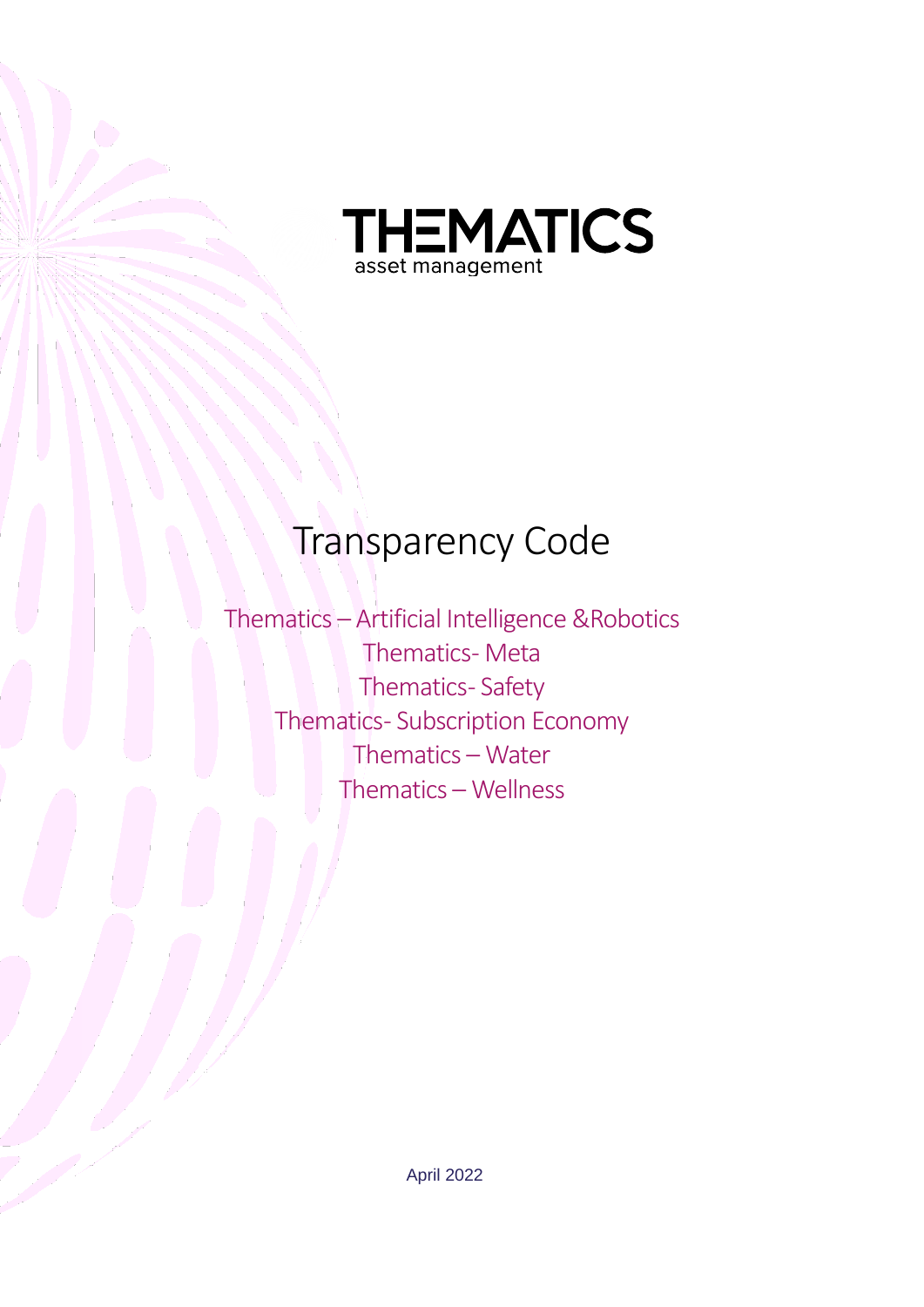## Contents

| Governance and Implementation of the Responsible Investment Policy 9   |  |
|------------------------------------------------------------------------|--|
|                                                                        |  |
|                                                                        |  |
|                                                                        |  |
|                                                                        |  |
|                                                                        |  |
|                                                                        |  |
|                                                                        |  |
|                                                                        |  |
|                                                                        |  |
|                                                                        |  |
| Responsible investment considerations across the investment process 25 |  |
|                                                                        |  |
|                                                                        |  |
|                                                                        |  |
|                                                                        |  |
|                                                                        |  |
|                                                                        |  |
|                                                                        |  |
|                                                                        |  |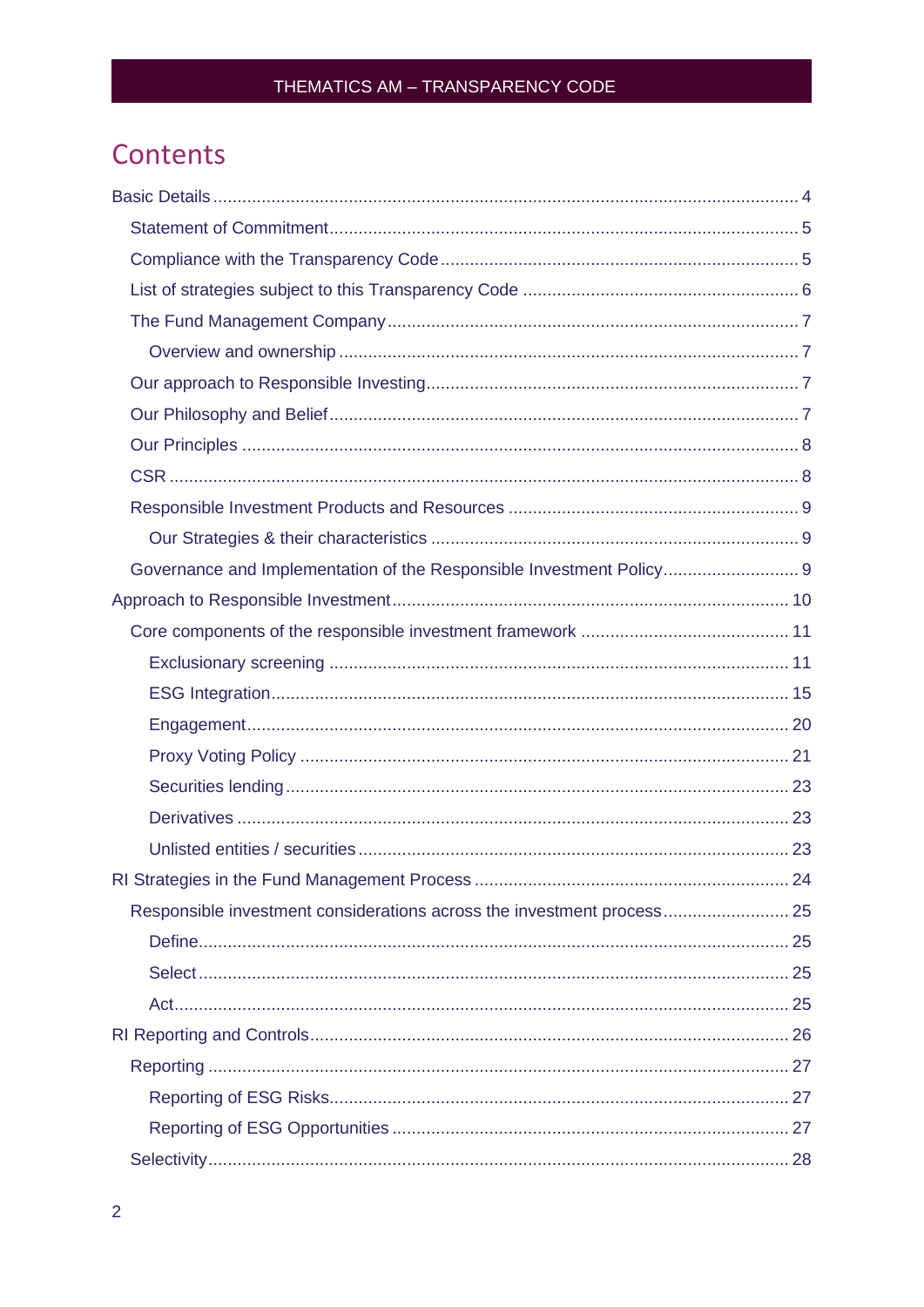| Communication resources used to provide investors with information about the SRI |  |
|----------------------------------------------------------------------------------|--|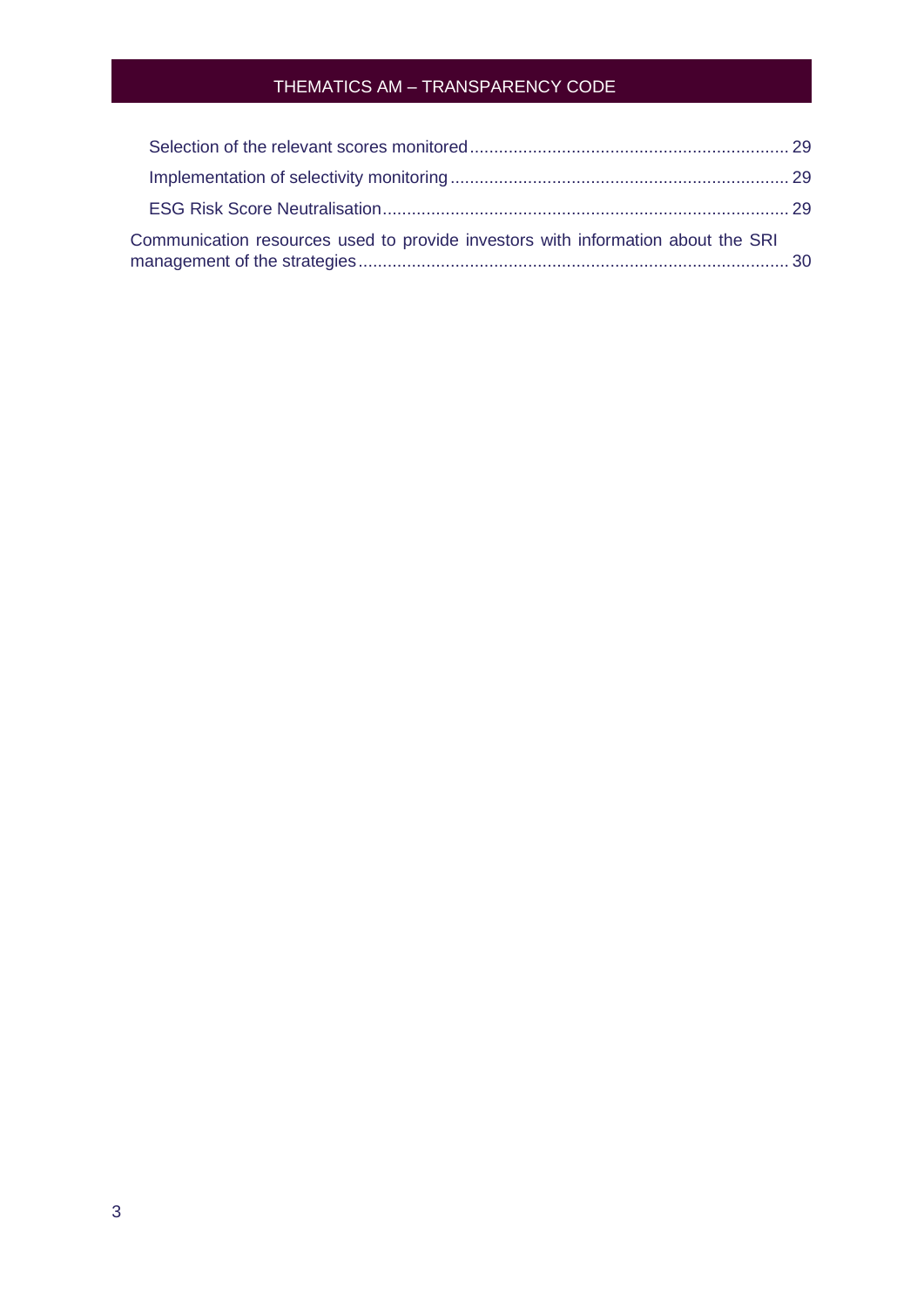

## **Basic Details**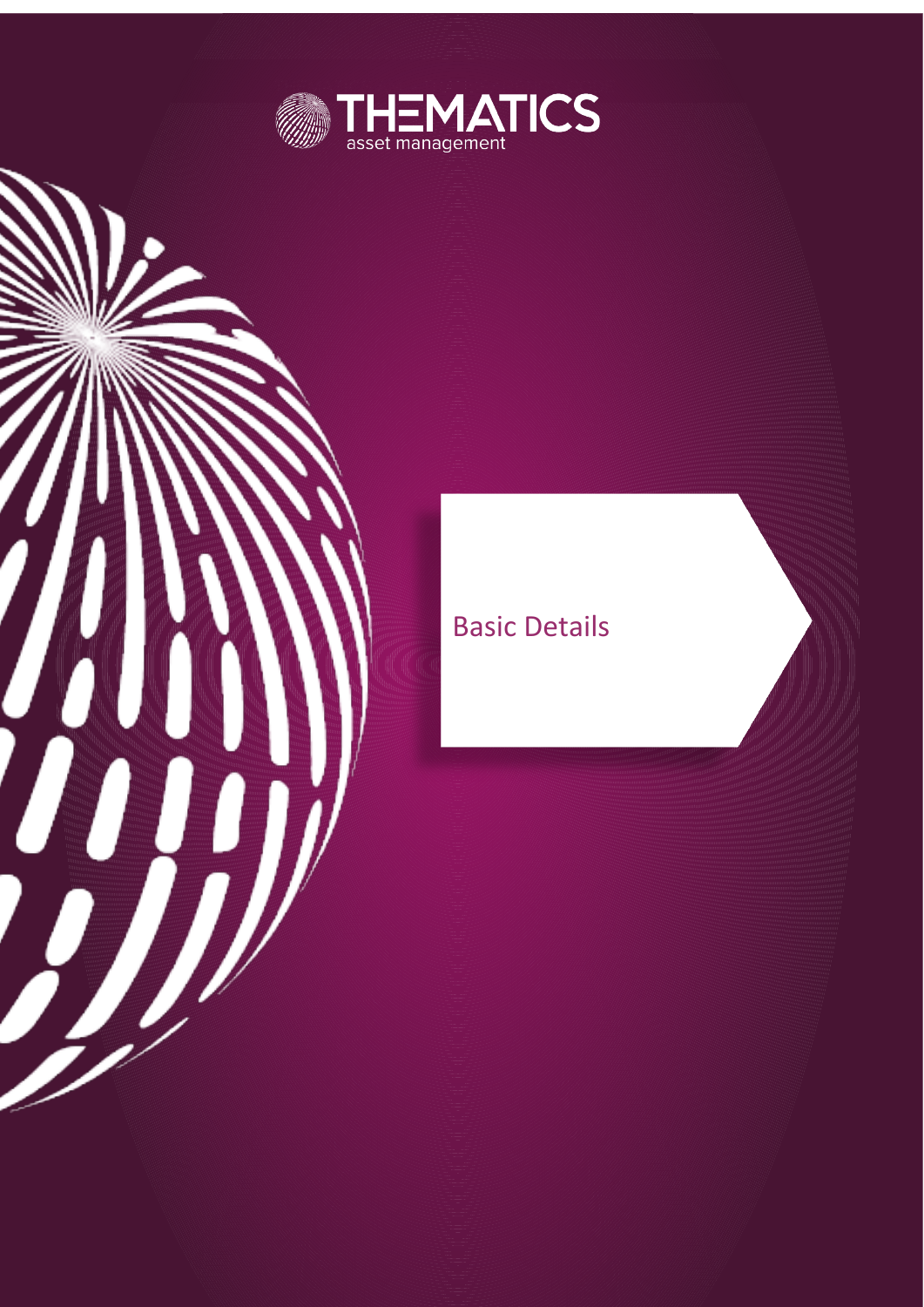#### <span id="page-4-0"></span>Statement of Commitment

Responsible investing (RI) is one of the core principles from which Thematics Asset Management was built. Since the company's formal inception in September 2019, RI has been part of the four pillars of our investment philosophy that guide all our investment. As an investor with a thematic lens, these core pillars include: (1) emphasis on secular growth, which is derived from the primary forces of Technology, Demographics, Globalization and Scarcity that are causing the "tectonic" shifts shaping tomorrow's world and affecting companies as well as the flow of money; (2) focused approach, where we look only in targeted segments of the enjoying long-term secular growth underpinned by structural and long-lasting forces; (3) unconstrained style, with our forward-looking, benchmark-agnostic, diversified, and with global equity exposure; and (4) responsible investing, which we believe is integral to reducing risks for our clients as well as to creating long-term value for our investors and for the society as a whole.

<span id="page-4-1"></span>Our full response to the European SRI Transparency Code can be viewed below and is also available on our website.

#### Compliance with the Transparency Code

As member of the French Asset Management Association (AFG) and Forum pour l'Investissement Responsable (FIR), we commit to providing the highest transparency, taking into account the regulatory and competitive environment in which we operate.

April 2022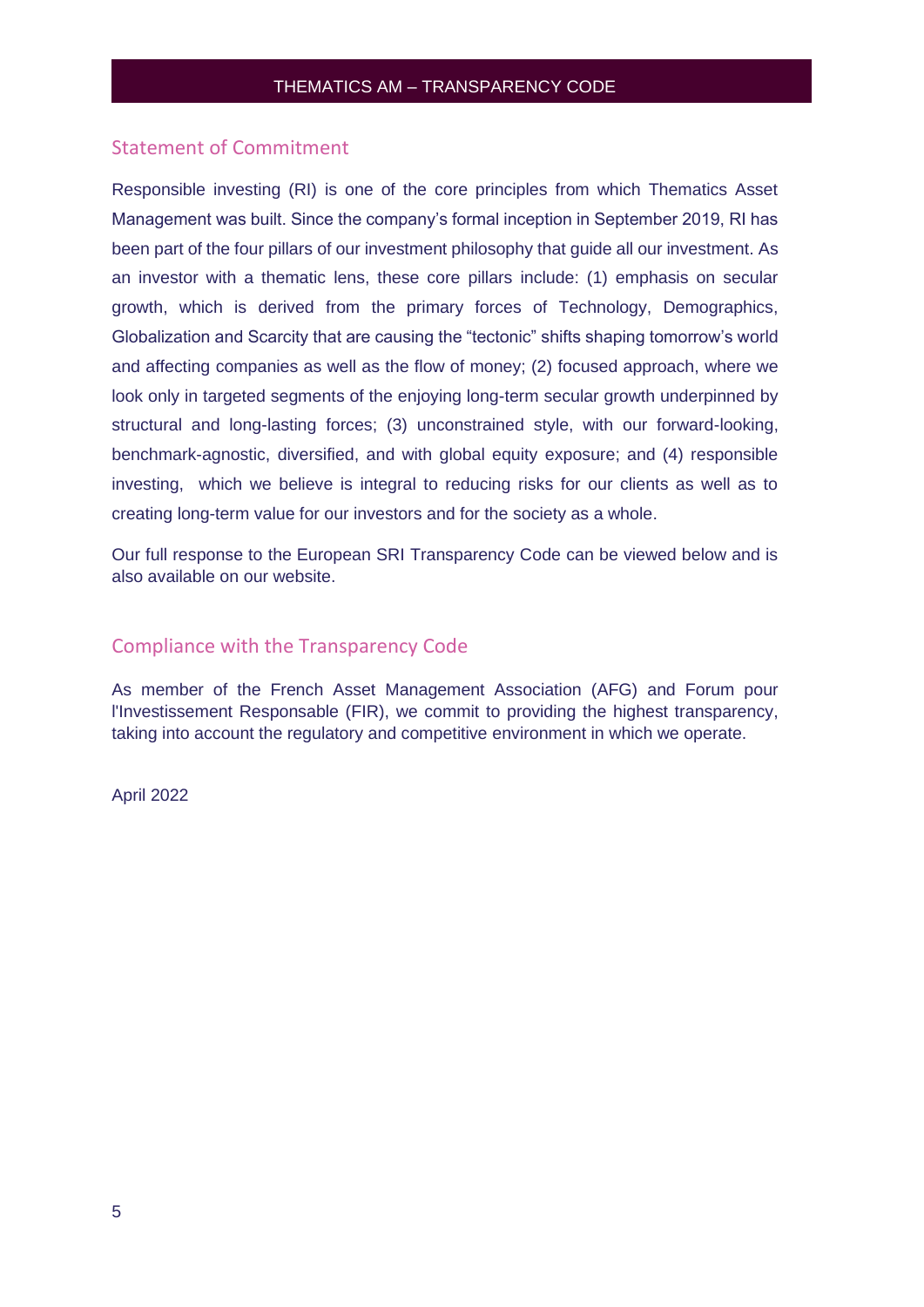#### <span id="page-5-0"></span>List of strategies subject to this Transparency Code

#### **Fund Names**

- 1. Thematics AI & Robotics
- 2. Thematics Safety
- 3. Thematics Water
- 4. Thematics Subscription Economy
- 5. Thematics Meta
- 6. Thematics Wellness

#### **SRI Strategy used**

- 1. Thematic/sustainability theme
- 2. Exclusion
- 3. Norms-based screening
- 4. ESG Integration
- 5. Voting and Engagement

#### **Asset Class**

Global equity, long only

#### **Assets Under Management**

In EUR million, as of 31 March 2022

| Thematics AI & Robotics               | 466 |
|---------------------------------------|-----|
| <b>Thematics Safety</b>               | 682 |
| <b>Thematics Water</b>                | 283 |
| <b>Thematics Subscription Economy</b> | 173 |
| <b>Thematics Meta</b>                 | 707 |
| <b>Thematics Wellness</b>             | 77  |

For more information, please refer to the brochure or the Key Investor Information Documents (KIDs) relating to the Strategies, which may be obtained from Thematics Asset Management on request or from the website www.im.natixis.com. There may be restrictions on the strategies regarding specific persons or countries depending on the applicable national regulations to such persons or countries.

**Labels** French ISR Label 6 strategies (all above) Belgian Towards Sustainability Label 3 strategies (Safety, Water & Wellness)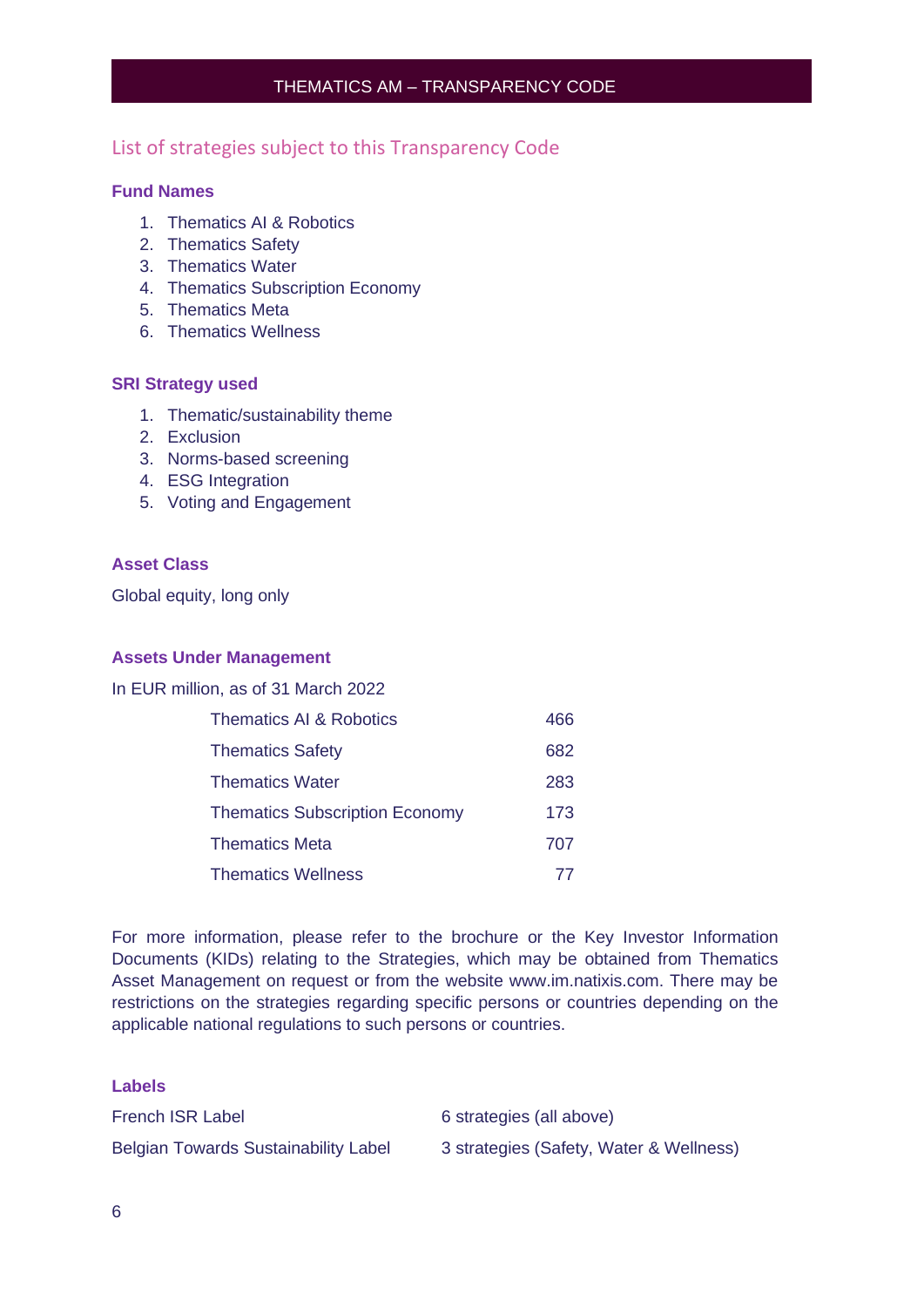#### <span id="page-6-0"></span>The Fund Management Company

#### <span id="page-6-1"></span>**Overview and ownership**

Based at 20 Rue des Capucines, 75002 in Paris, France, Thematics Asset Management ("Thematics AM") is an affiliate of Natixis Investment Managers. It provides investors with access to a wide range of high conviction and active global thematic strategies, including Safety, Water, the Subscription Economy, Artificial Intelligence & Robotics, Meta, and Global Alpha Consumers, and Wellness.

#### <span id="page-6-2"></span>Our approach to Responsible Investing

Responsible Investing is embedded across the three phases of the investment process of Thematics AM: Define, Select and Act.

As part of Natixis Investment Managers (Natixis IM), our Responsible Investment framework is also guided by and is aligned with the Group's global responsible investment policy, which sets out its convictions, standards, and governance considerations with a view to implementing sustainable practices across the group.

The guiding principles of our responsible investment framework comprise the implementation of:

- Thematic/sustainability theme
- Exclusion and norms-based screening to minimise our adverse impacts
- Integration of environmental, social, and governance factors for risk management and value creation
- Voting and engagement

Please refer to the 2nd part of this document "Approach to Responsible Investment" to get more details on how we incorporate the different approaches as identified above across our investment processes.

### <span id="page-6-3"></span>Our Philosophy and Belief

At Thematics Asset Management ('Thematics AM'), responsible investing is one of the 4 'pillars' on which we base our investment philosophy, along with a need for secular growthdriven opportunities, being focused on our investment themes and taking an unconstrained approach. For this reason, environmental, social and governance (ESG) considerations are included at each step of our investment process.

We believe ESG integration leads to better-informed investment decisions. The analysis of ESG factors is crucial to de-risking the portfolios and delivering excess returns. We also believe that our fiduciary duty is to generate superior performance for our clients, and it is by integrating sustainability factors that we can fully assess and monitor operational, financial, and reputational risks. We are convinced that the consideration of ESG factors supports sustainable value creation for asset owners.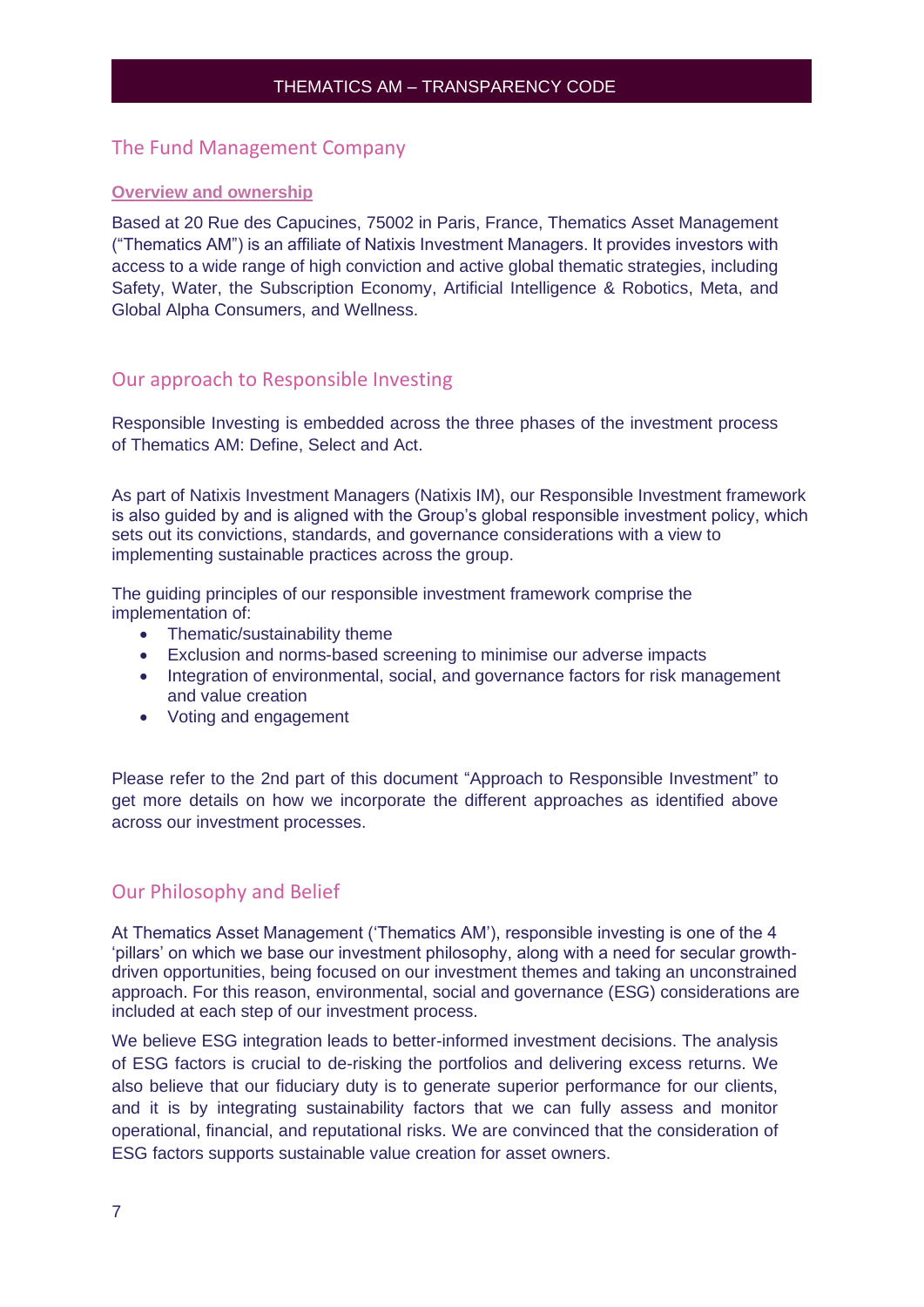#### <span id="page-7-0"></span>Our Principles

Consistent with our philosophy and belief, we are a signatory of the **UN Principles for Responsible Investment**. We are committed:

- to incorporate Environmental, Social and Corporate Governance (ESG) issues into investment analysis and decision-making processes;
- to be an active owner and to incorporate ESG issues into our ownership policies and practices;
- to seek appropriate disclosure on ESG issues by the entities in which we invest;
- to promote acceptance and implementation of the Principles within the investment industry;
- to work with the PRI Secretariat and other signatories to enhance their effectiveness in implementing the Principles;
- to report on our activities and progress towards implementing the Principles.

We submitted our first voluntary PRI report in March 2020, as a recent signatory of the UN PRI (and as recently formed organisation). As such, the link to our answers to the questionnaire is not available yet, but we can provide the document on request. We submitted our first mandatory PRI Report and currently awaiting the score.

#### <span id="page-7-1"></span>**CSR**

As a key source of financing for the economy, Natixis, of which Thematics is an affiliate, has a role to play in the transition to a sustainable development, and in 2017 decided to further its environmental and social responsibility (ESR) ambitions. Environmental and Social Responsibility – or ESR – has been one of the key components of Natixis' 2018- 2020 strategic plan, New Dimension. It involves managing the social and environmental risks of our business operations, but it is also a performance driver at the Group level, fostering efforts to develop innovative products and solutions to support our clients as they make their own transition to a more sustainable business model. The ESR policy rests on three key pillars: Green & Sustainable business development, direct impact and onboarding, as well as ESG risk management. As such, we believe that the Thematics AM approach towards ESG integration is inspired by and consistent with our parent company CSR/ESR approach.

Access to the Natixis group CSR/ESR portal including policy documents and other related resources can be found by following the link below:

[https://www.natixis.com/natixis/jcms/tki\\_5048/en/esr](https://www.natixis.com/natixis/jcms/tki_5048/en/esr)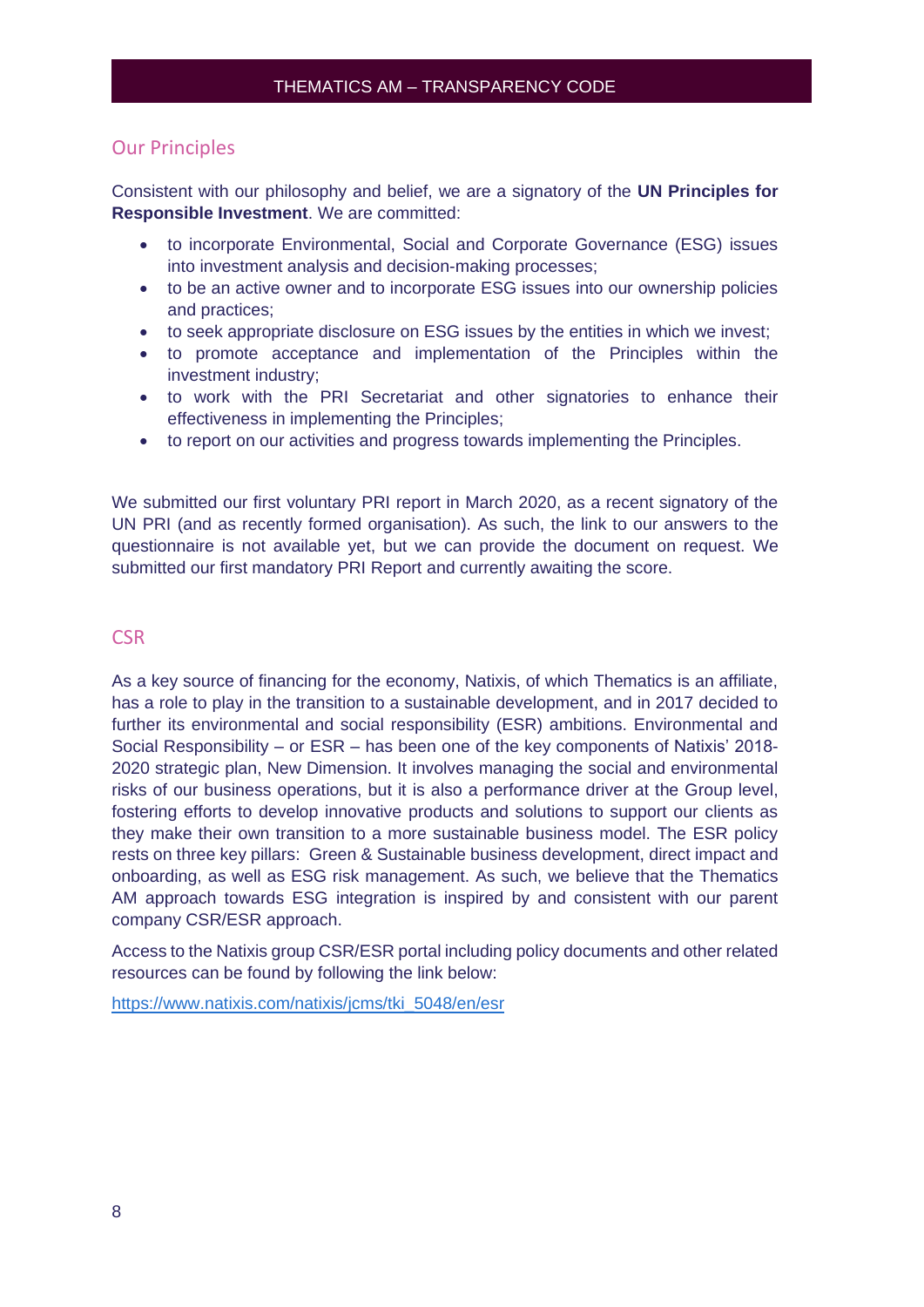#### <span id="page-8-0"></span>Responsible Investment Products and Resources

#### <span id="page-8-1"></span>**Our Strategies & their characteristics**

Thematics AM currently manages 7 strategies, 6 of which incorporate sustainability into their investment process. The first four (AI&Robotics, Meta, Safety and Water) were launched in December 2018 while the Subscription Economy Fund was launched in December 2019. Thematics Wellness Fund was launched in April 2021. Global Alpha Consumer was merged into Thematics Wellness January 2022.

All strategies are global, long-only, high conviction, listed equity products. Thematics AM has classified the Water, Safety, and Wellness strategies as Article 9 products and AI&Robotics, Subscription Economy and Meta as Article 8 products under the EU SFDR.

#### <span id="page-8-2"></span>Governance and Implementation of the Responsible Investment Policy

The governance and implementation of Thematics AM's Responsible Investing Framework is managed by the Responsible Investment Committee, composed of the following:

- Chief Investment Officer
- Head of Compliance
- Head of Responsible Investing (RI)
- ESG Specialist
- Climate Specialist

Primarily, the Head of RI, supported by the ESG Specialist, are in-charge of the following:

- 1. ensure that the RI policy and procedures are operationalised across all strategies
- 2. to provide guidance on exclusions, votes and engagements
- 3. maintain an understanding of international best practices on ESG management

The Chairman and Chief Investment Officer oversees the implementation. The Head of Compliance ensures alignment of the RI policy against global and local regulations and standards.

At the specific and individual fund level, each PM fulfils a dual role, performing both the company / stock analyst role on an investable universe of reasonable size, as well as portfolio management duties and associated responsibilities whereby strongest convictions are selected to create a concentrated yet diversified portfolio. This analytical role includes ESG factors at the portfolio and stock-specific level. The combined and individual expertise of the strategy portfolio managers following decades of combined investing experience, allied to an integrated risk-mapping procedure that scores companies in the portfolios, inputs from 3rd party resources, as well as voting, engagement and regular management meetings with portfolio companies and forms the basis of our ESG capability/expertise.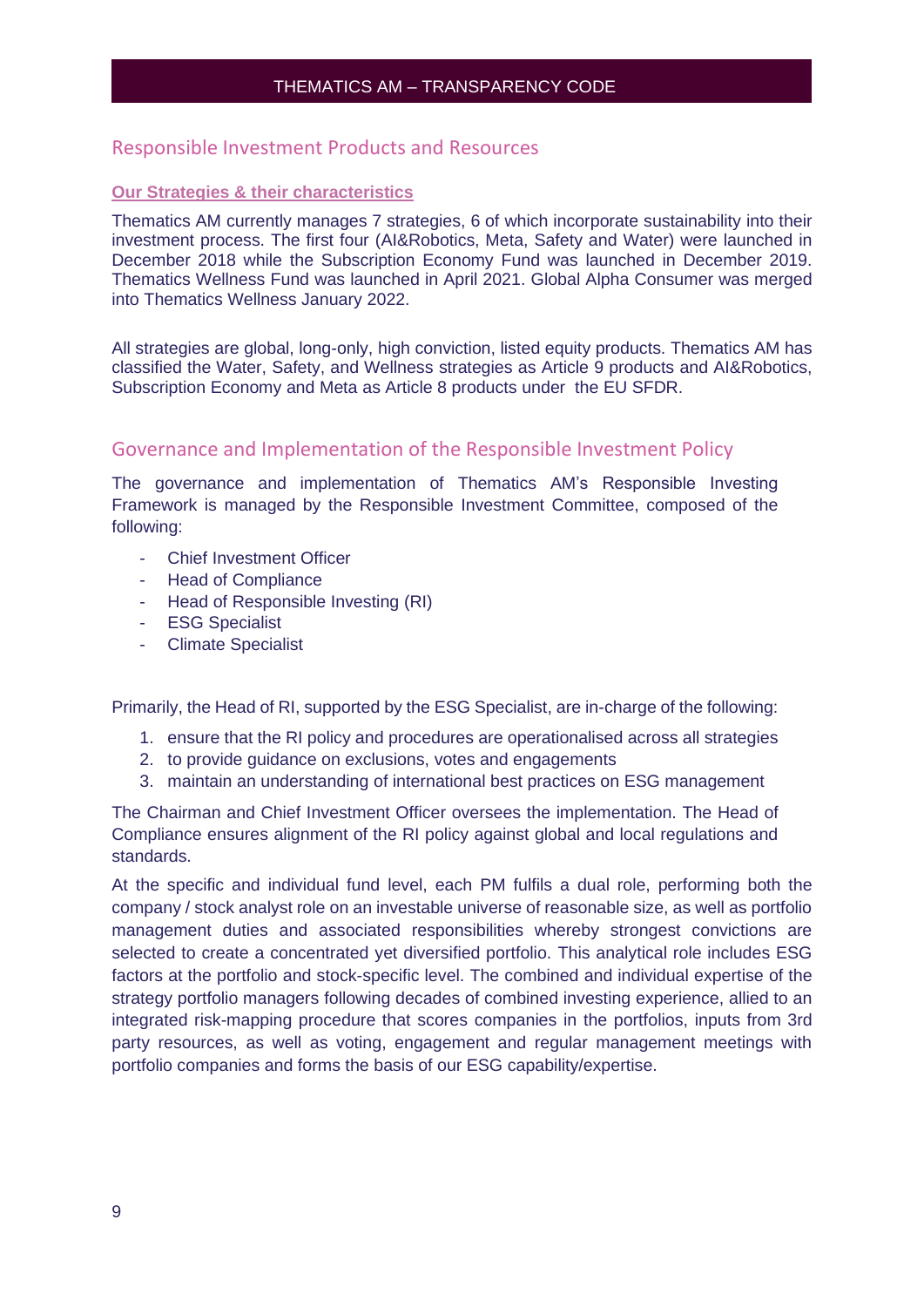

Approach to Responsible Investment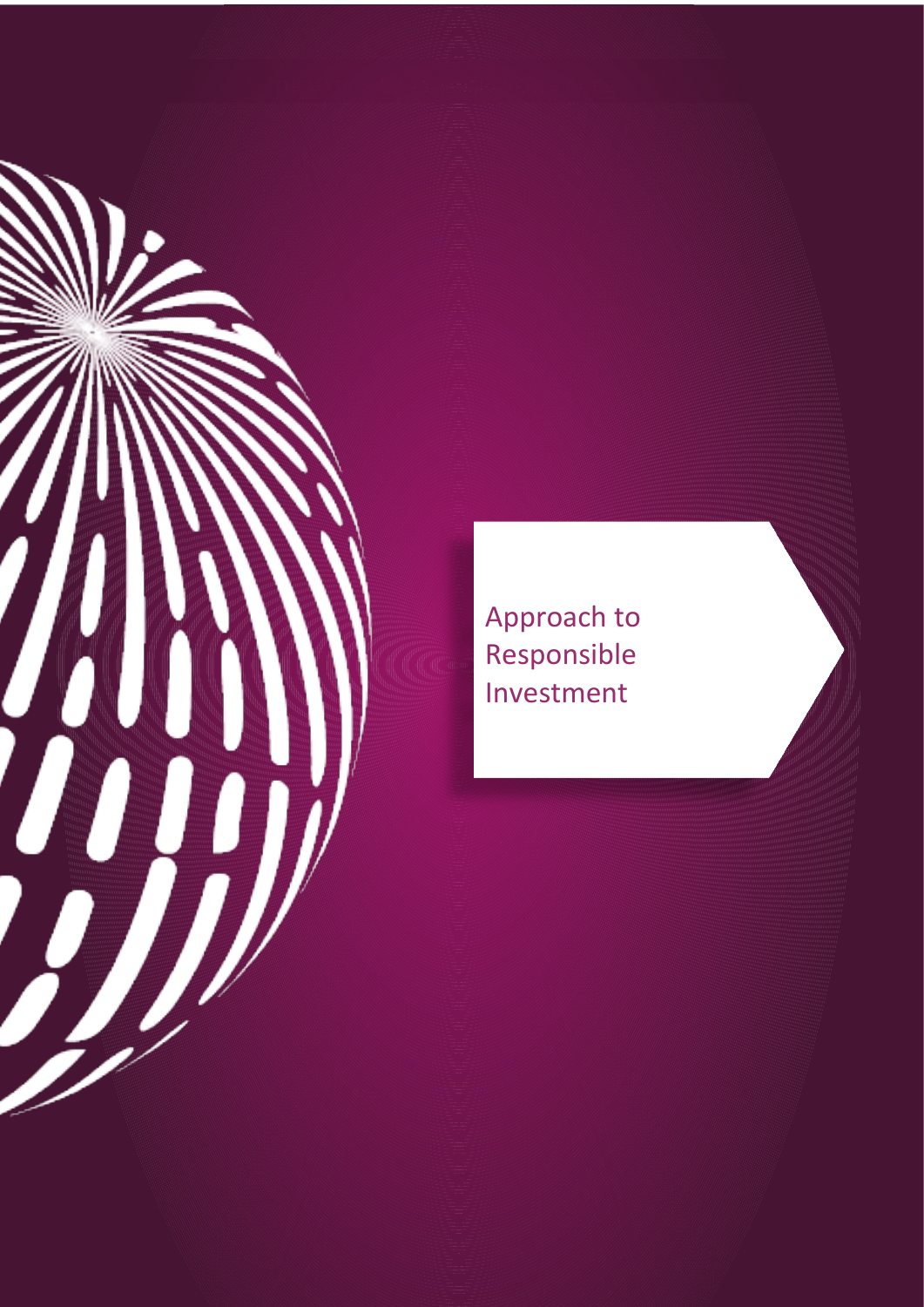#### <span id="page-10-0"></span>Core components of the responsible investment framework

Responsible Investment is embedded across the three phases of the investment process of Thematics AM: Define, Select and Act.

Our responsible investment framework comprises the implementation of the following:

- Thematic/sustainability theme investing
- Exclusion and norms-based screening to minimise our adverse impacts
- Integration of environmental, social, and governance factors for risk management and value creation
- Stewardship

These core strategies are implemented at different stages of the investment process. The next section provides an overview of each strategy.



#### <span id="page-10-1"></span>**Exclusionary screening**

#### *Product-based screening*

As a sustainable and responsible investor, we seek to lower if not eliminate our adverse impacts to society and the environment. Using a combination of third-party data from established ESG rating and research agencies and our own internally-set ESG definitions and risk materiality assessment, our Portfolio Managers and in-house ESG Specialist systematically screen all of our strategies for any exposure to activities that have negative impact from a sustainability and/or ethical perspective.

The table below outlines the activities and the specific exclusion thresholds that we follow globally across all our thematic strategies.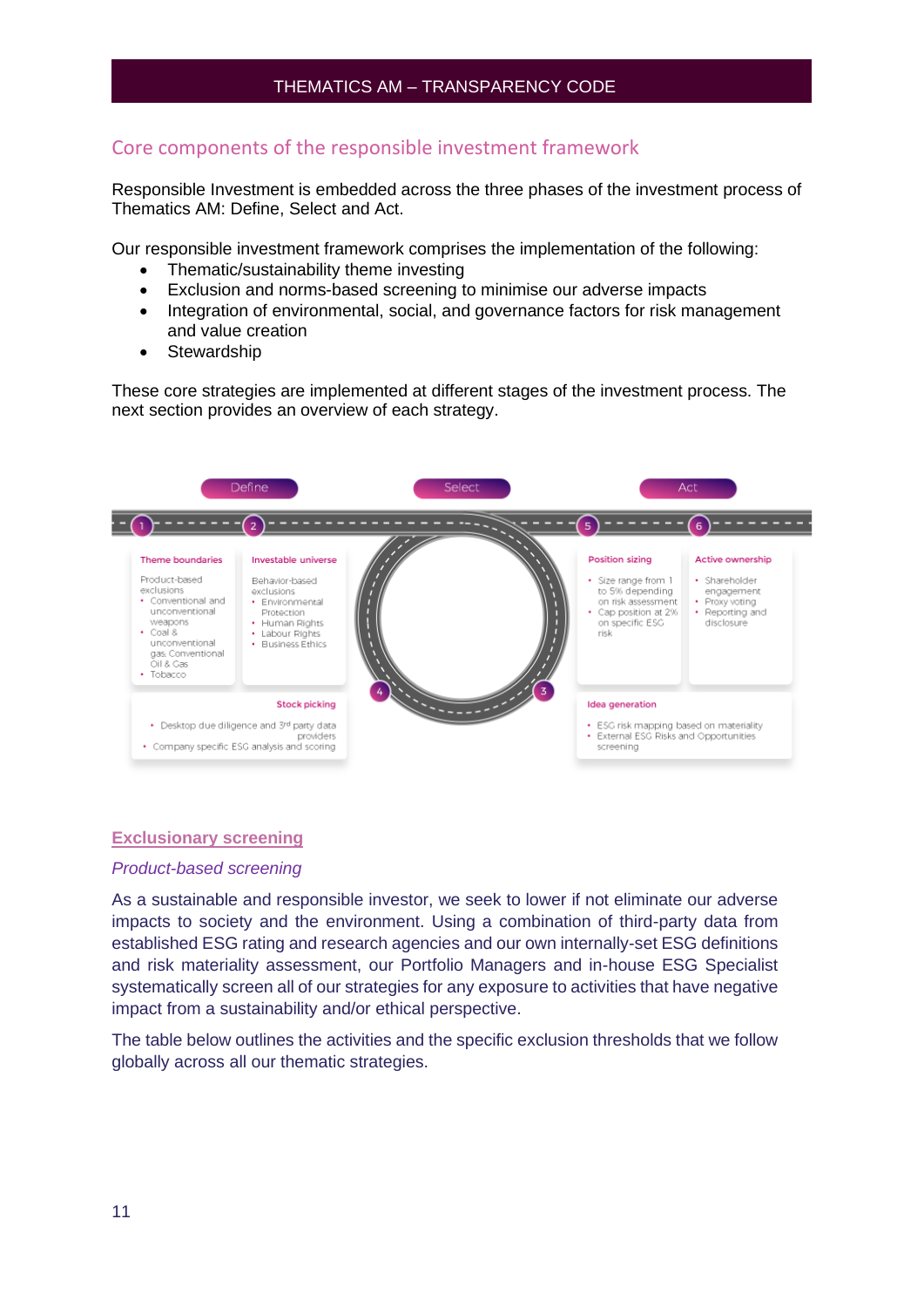| <b>Activity</b>                   | <b>Screening Criteria</b>                                                                                                                                                                                                                                                                                                                                                                                                                   |
|-----------------------------------|---------------------------------------------------------------------------------------------------------------------------------------------------------------------------------------------------------------------------------------------------------------------------------------------------------------------------------------------------------------------------------------------------------------------------------------------|
| Environmental                     |                                                                                                                                                                                                                                                                                                                                                                                                                                             |
| Coal                              | To support the transition to a low carbon economy, we<br>continue to reduce our investments in coal. Effective<br>June 2021, Thematics AM shall not invest in companies<br>that generate more than 5% of revenue from coal. We<br>have progressively lowered this threshold from the<br>previous 25% and 10%. To note, less than 1% (3 out of<br>over 1200 securities) of Thematics AM investable<br>universe has exposure to fossil fuels. |
| Unconventional Oil and<br>Gas     | Our unconventional oil and gas policy covers oil sands,<br>shale energy, and oil and gas resources located in the<br>Arctic region. We exclude companies that generate<br>more than 5% of their revenue from exploration and<br>production of these resources, a stricter threshold from<br>the previous 10%.                                                                                                                               |
| <b>Conventional Oil &amp; Gas</b> | This exclusion covers companies that are primarily<br>involved in the production and distribution. We exclude<br>those that generate more than 5% revenue from oil and<br>gas. We further strengthened this from our previous<br>threshold of a minimum 60:40 natural gas/renewables<br>mix.                                                                                                                                                |
| <b>Nuclear Energy</b>             | This exclusion covers companies in the energy and electric<br>utilities sector. We exclude those that generate more than<br>5% of their revenue from nuclear energy, a significant<br>reduction from our previous 30% threshold.                                                                                                                                                                                                            |
| <b>Energy Sector</b>              | By the nature of our thematic strategies, we have very low<br>exposure to companies in the energy and electric utilities<br>industries. To ensure we minimise our adverse impact, we<br>exclude companies in the electric utilities industry with<br>carbon intensities that are not aligned with the 2 degrees<br>scenario.                                                                                                                |
| <b>Social</b>                     |                                                                                                                                                                                                                                                                                                                                                                                                                                             |
| <b>Conventional weapons</b>       | To support peace and disarmament efforts globally,<br>while respecting countries' rights to self-defence, we<br>limit our involvement in companies that manufacture or<br>provide weapons, weapon components, or tailor-made<br>combat-specific products or services. Companies that<br>generate more than 5% of their revenue from weapons                                                                                                 |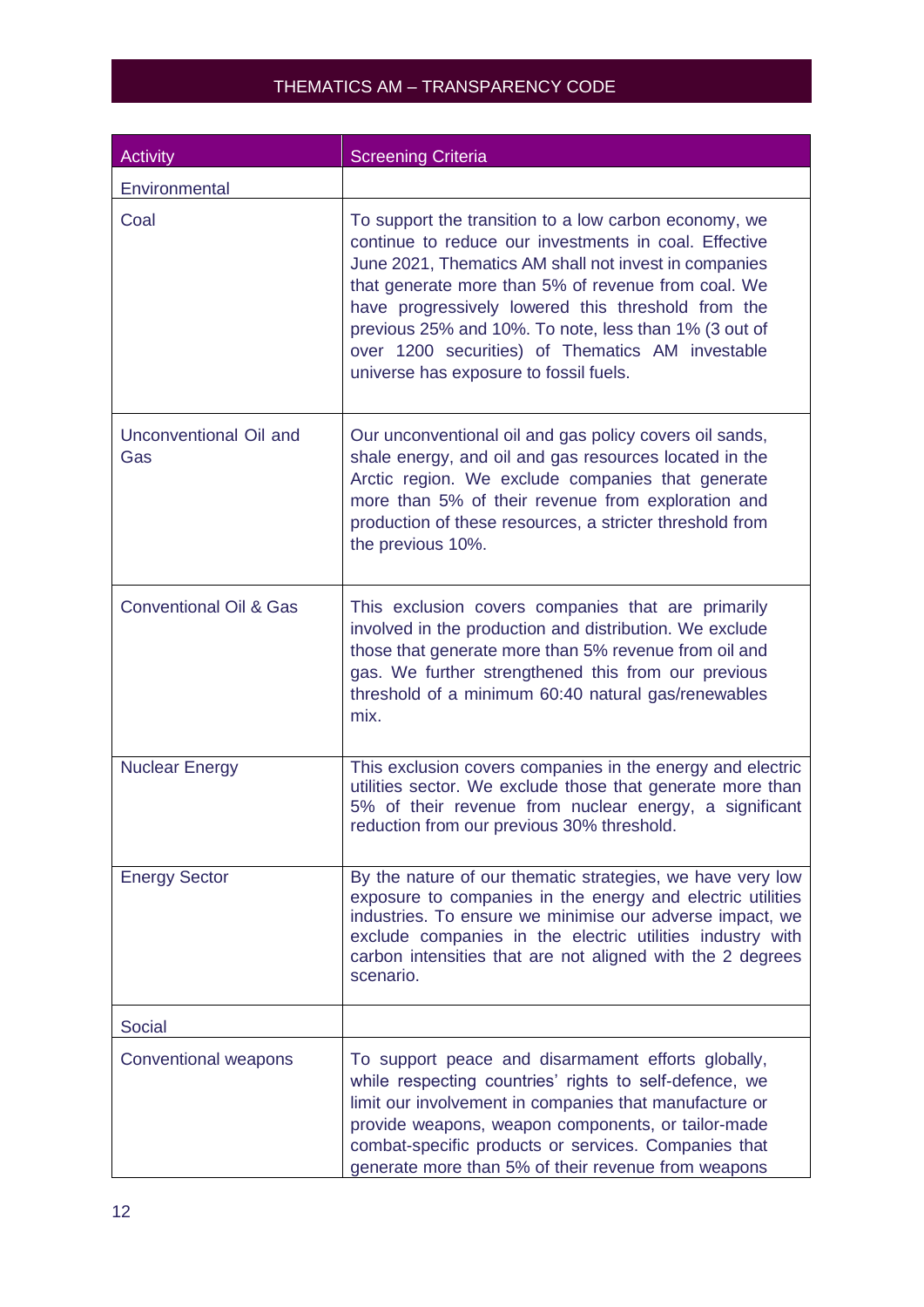|                                                            | systems or their key components are excluded.<br>Companies involved in the provision of key combat-<br>specific products or services are also excluded, with a<br>further reduced threshold of 5% from the previous 10%.                                                                                                                                                              |
|------------------------------------------------------------|---------------------------------------------------------------------------------------------------------------------------------------------------------------------------------------------------------------------------------------------------------------------------------------------------------------------------------------------------------------------------------------|
| <b>Small Arms</b>                                          | Companies that generate more than 5% of their revenue<br>from small arms production and distribution are also<br>excluded.                                                                                                                                                                                                                                                            |
| <b>Illegal and</b><br><b>Controversial Weapons</b>         | We do not invest in companies involved in the<br>production of weapons considered illegal under<br>international law with a zero-tolerance policy. This<br>covers the following weapons:                                                                                                                                                                                              |
|                                                            | anti-personnel mines<br>cluster munitions<br>biological and chemical weapons<br>depleted uranium<br>white Phosphorous<br>٠<br>nuclear weapons<br>۰                                                                                                                                                                                                                                    |
|                                                            | Our policy is aligned with the stipulations of international<br>treaties governing the use and production of these<br>weapons, such as the Oslo Convention and Ottawa<br>Treaty.                                                                                                                                                                                                      |
| <b>Tobacco</b>                                             | While recognising individual freedom to choose what<br>one consumes, Thematics does recognise the risks<br>posed by certain substances that contribute to serious<br>health and environmental problems for users and<br>others. We therefore limit our investments to tobacco.<br>Companies generating more than 10% from the<br>production and distribution of tobacco are excluded. |
| <b>Modified</b><br>Genetically<br><b>Plant &amp; Seeds</b> | Effective June 2021, we added in our exclusion those<br>activities relating to the development and/or cultivation of<br>genetically modified seeds and/or plants, as well as growing<br>of genetically modified crops, with a 5% threshold.                                                                                                                                           |
| Human<br>Embryonic<br><b>Stem Cell Research</b>            | Also effective June 2021, we also added in our exclusion<br>those activities relating to the use of human embryonic stem<br>cells and the use of fetal cell lines for vaccine or biologics<br>development. Companies generating majority of its revenue<br>or has significant exposure to the use of embryo and/or fetal<br>cell lines shall be excluded.                             |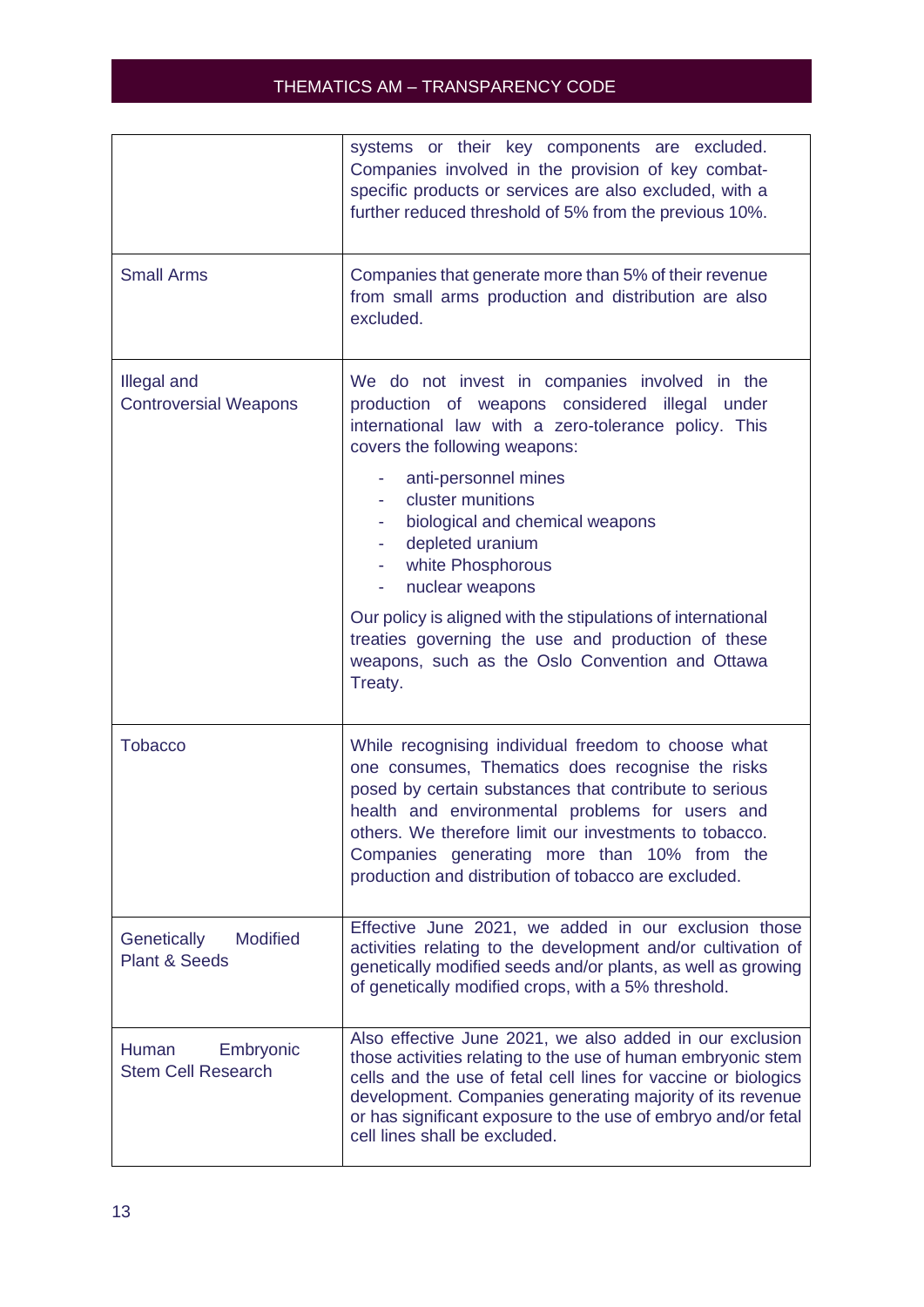#### *Behaviour-based screening*

In addition to the exclusion criteria based on product or activity involvement, Thematics AM also excludes companies that are non-compliant or systemically violate, demonstrate severe negative impact, or indeed cause significant harm relative to key social and environmental issues covered by internally agreed standards, norms, taxonomies, and regulations. These would include but not be limited to the International Bill of Human Rights, ILO Conventions, OECD Guidelines for Multinational Enterprises, and the UN Global Compact. The assessment is informed by data from third-party providers, additional research by Portfolio Managers and the ESG Specialist, as well as additional information from Portfolio Managers' engagement with companies.

| <b>ENVIRONMENTAL</b>        |                                                                                                                                                                                                                                                                                                                                                                                                                                                                        |
|-----------------------------|------------------------------------------------------------------------------------------------------------------------------------------------------------------------------------------------------------------------------------------------------------------------------------------------------------------------------------------------------------------------------------------------------------------------------------------------------------------------|
| Environmental<br>protection | We exclude companies that are repeatedly facing grave and<br>severe controversies relating to their impact on the<br>environment and/or have demonstrated systematic failure to<br>address or mitigate allegations of environmental harm - as<br>well as those where there is an absence of any<br>environmental risk management policy across<br>the<br>company's operations.                                                                                         |
| <b>SOCIAL</b>               |                                                                                                                                                                                                                                                                                                                                                                                                                                                                        |
| <b>Human Rights</b>         | We exclude companies that are violating international<br>agreements, standards, and directives in human rights<br>protection, either deliberately or through neglect. These<br>include:<br>Those facing repeated allegations of severe human<br>rights abuses<br>Those where there is a repeated or systematic failure<br>to address or mitigate allegations of human rights<br>abuses and an absence of any human rights policy<br>across the company's supply chain. |
| <b>Labour Rights</b>        | We exclude companies that are violating international<br>agreements, standards, and directives in labour standards,<br>either deliberately or through neglect. These include:<br>Companies facing repeated allegations of severe or<br>significant violations or fines and failure to address<br>or mitigate issues relating to:<br>a. Health & Safety of staff and suppliers<br>b. Child Labour<br>c. Modern Slavery                                                  |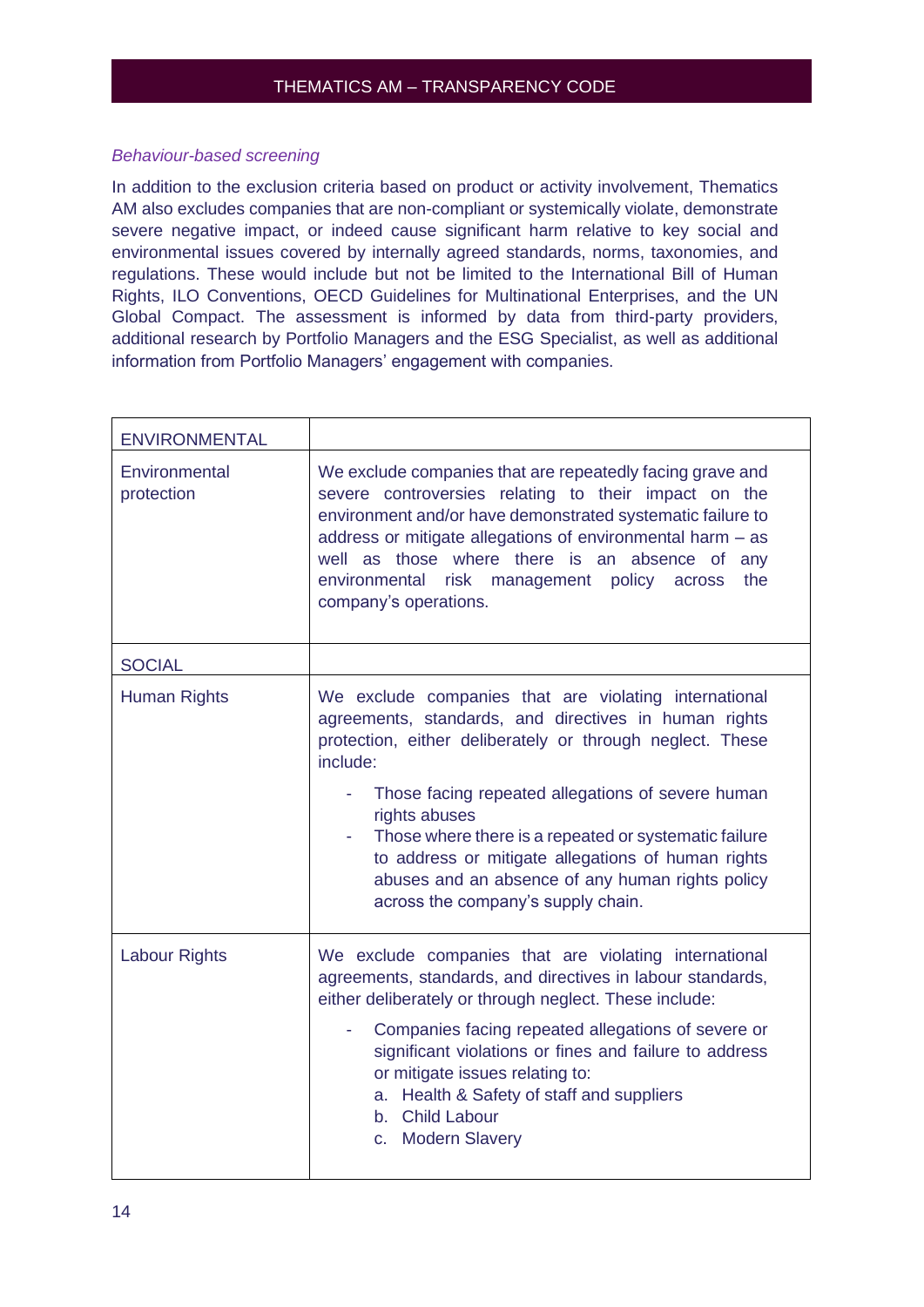| <b>GOVERNANCE</b>      |                                                                                                                                                                              |  |
|------------------------|------------------------------------------------------------------------------------------------------------------------------------------------------------------------------|--|
| <b>Business Ethics</b> | We exclude companies that are violating international<br>agreements, standards, and directives on business ethics,<br>either deliberately or through neglect. These include: |  |
|                        | Repeated allegations of severe or significant<br>н.<br>violations or fines relating to:<br>a. Corruption<br>b. Extortion and bribery<br>c. Competition Laws, Tax avoidance   |  |

Further, Thematics AM also excludes from its investable universe any companies that are exposed to high or severe risk level of ESG controversies, with a negative outlook, based on third-party data. For stocks that are already part of Thematics portfolio that gets exposed the above type of ESG controversy, a capping to 2% of the position size (if currently higher) shall be applied and be complemented with a targeted engagement with a 6-month time frame. For full details of this policy, see the ACT section of this document.

#### <span id="page-14-0"></span>**ESG Integration**

Thematics AM has developed a proprietary ESG scoring framework composed of targeted and focused sets of metrics deemed most material to its range of thematic strategies. These metrics represent two things:

- the most material risks that companies in our strategies are exposed to, linked to the nature of their activities, which could translate to financial and reputational risks if unmanaged, and;
- the most material areas where companies could have adverse impact, due to the nature of their activities.

#### *Materiality*

Whilst assessing investment opportunities within the investable universe of each them, Thematics AM portfolio managers will review eight categories of ESG criteria to assess the ESG risk.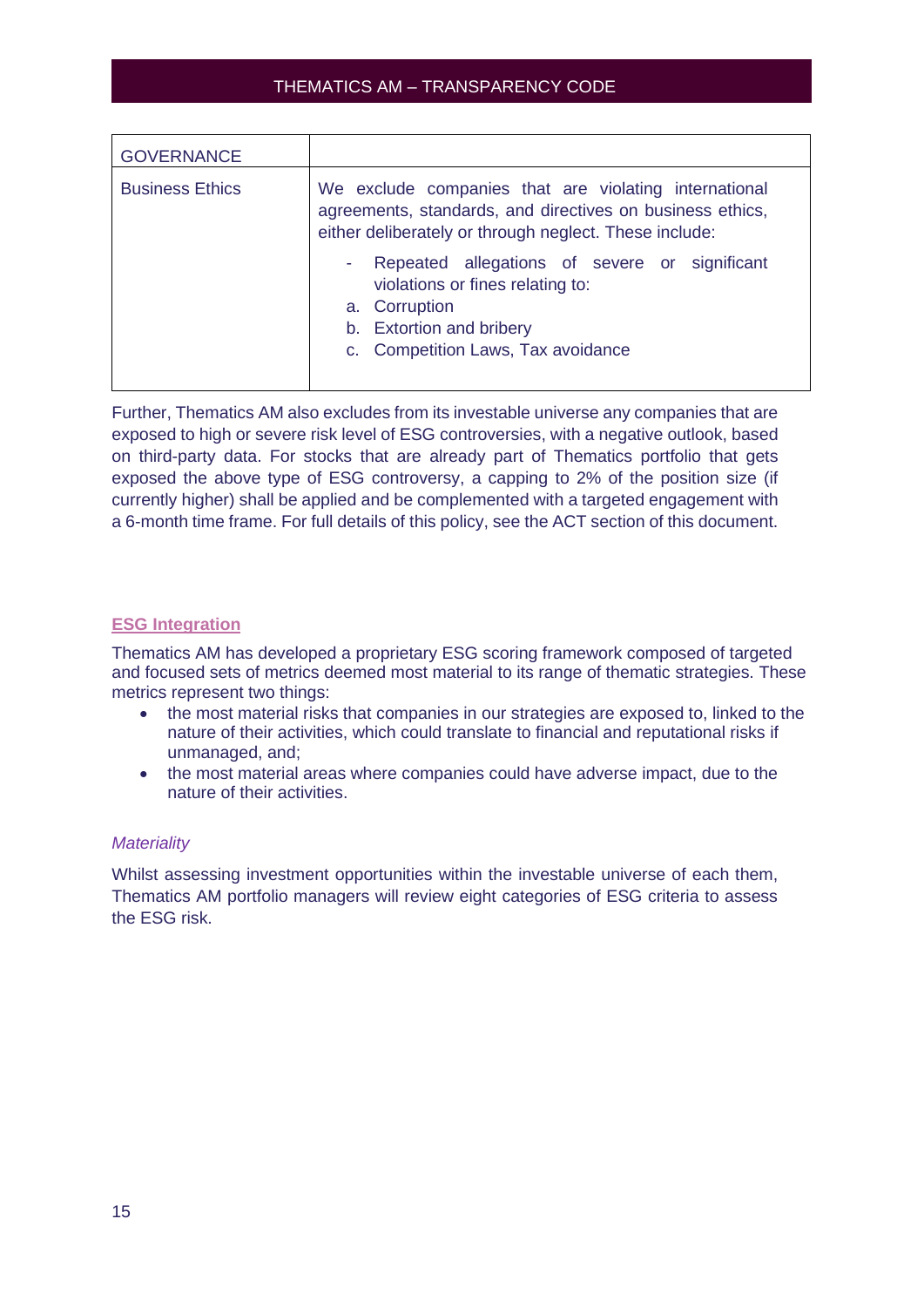#### THEMATICS AM ESG CRITERIA

#### *ESG Risk Weighting Across Strategies Based on Materiality*

| Environment                                                                                                               | Social                                                                                                                | Governance                                                                                                             |
|---------------------------------------------------------------------------------------------------------------------------|-----------------------------------------------------------------------------------------------------------------------|------------------------------------------------------------------------------------------------------------------------|
| Climate change resiliency<br><b>Effluents and waste</b><br>management<br>Environmental impact of<br>products and services | Staff and suppliers' health<br>and safety<br>Labor practices<br>Society and product<br>responsibility<br>Data privacy | <b>Executive compensation</b><br>Quality of the Board<br>Shareholder rights, poison<br>pills<br><b>Business ethics</b> |

Whilst we acknowledge the interconnected nature of environmental, social, and governance factors, we think that there are specific topics and criteria which are more material than others depending on the business models, the geographies or the industries involved. As such, Thematics AM selects relevant criteria for businesses in the universe at the theme and sub-theme levels. Portfolio Managers base their selection on their expertise and knowledge of sectorial business models. They consider ESG criteria that account for material environmental, social and governance issues.

This process includes the following steps:

- 1. Identifying and flagging the most material ESG factors for each sub-theme. Factors with the highest materiality are assigned a 'weight' of 2. Factors that are assessed to have Medium materiality are assigned a 'weight' of 1.
- 2. Assessing these scores based on the strategy allocation to identify the most relevant sustainability risk for the strategy.

#### *Company-Specific ESG Analysis*

To arrive at the ESG score of a company, we follow a 3-step process:



#### 1. ESG Risk Management Assessment

In this first phase, Portfolio Managers assess and score companies against the material ESG metrics identified in the ESG Risk Mapping and Weighting. This scoring is informed by PM's desktop research, using publicly available information and third-party sustainability ratings data2. The performance analysis and scoring is focused on the 11 ESG risk metrics as defined above. The review is primarily focused on the risk exposure versus risk management performance of companies.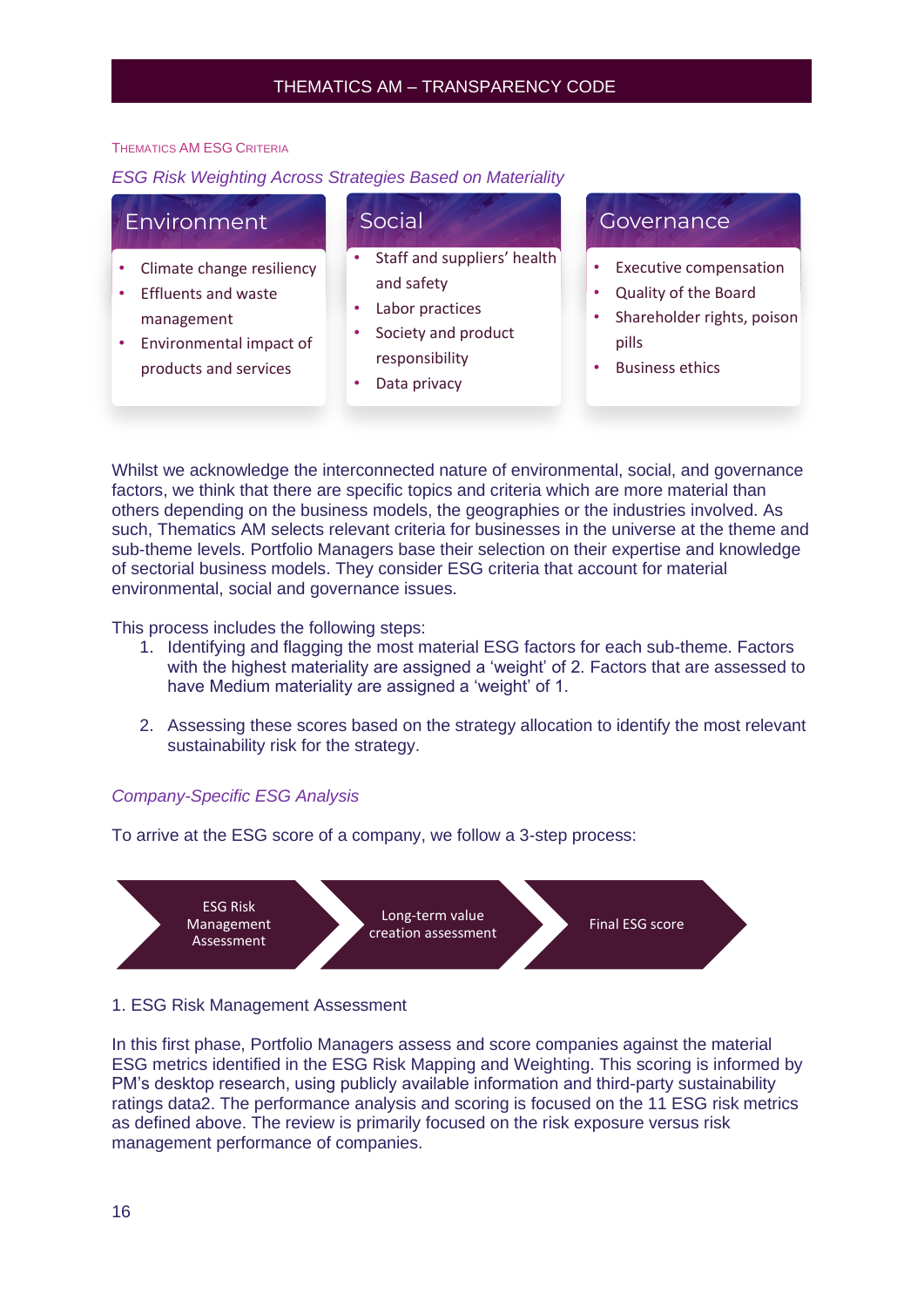#### 2. Value-creation assessment

This second layer review is aimed at fully and holistically capturing the long-term value creation capability of companies. Specifically, Portfolio Managers aim at this stage to assess: (a) a company's alignment with the sustainable development goals, looking at whether it has overall positive or negative net impact, contributing positively to the achievement of the goal or obstructing it; (b) whether a company is meeting its obligations to sustainability standards using controversies data as a metric; and (c) full understanding of the company through direct engagement to uncover any material information not captured by third-party data provider or in-house research.

#### 3. Final ESG score

Relying on the output of the first two steps, portfolio managers attribute a binary ESG score to the company:

- a. The company is scored 1 if no ESG major risk has been identified and/or if major ESG risks are mitigated by appropriate commitments and approaches which have already demonstrated results.
- b. The company is scored 0 if an ESG risk is identified and is not covered by any appropriate commitment or approach.

#### *Capping of position*

To further minimise ESG risks, Portfolio Managers shall cap the position at 2% in companies that become exposed to high to severe risk level of ESG controversies and which have been assessed as no sufficient ESG risk management by third-party data providers (negative outlook). Moreover, PMs can also apply a 2% cap in companies which are exposed to an ESG risk controversy they deem to be material even if the third-party assessment has indicated a lower risk level. The number of capped securities in the fund cannot be more than five. In addition, targeted engagement with the company shall be initiated with a 6-month timeframe. The cap would be lifted if sufficient performance improvement is demonstrated within the prescribed timeframe. Investment Managers will exit the investment if no progress is made and the risk identified deteriorates.

#### *Frequency of review of ESG information*

ESG risk and opportunity is reviewed on an ongoing, daily basis – with the portfolio managers continually receiving company and industry updates. In terms of published ESG scores for the portfolio (from both a risk and opportunity standpoint), this is a metric that is published every month for inclusion in the fund factsheets (covered in detail in the Reporting section of this report). More broadly, the Thematics AM ESG committee reviews the investable universe of each strategy each year and makes sure it does not include any companies involved in any activities excluded at theme level. The committee uses data from multiple third-party providers, ie screening.

*Resources used to undertake ESG analysis*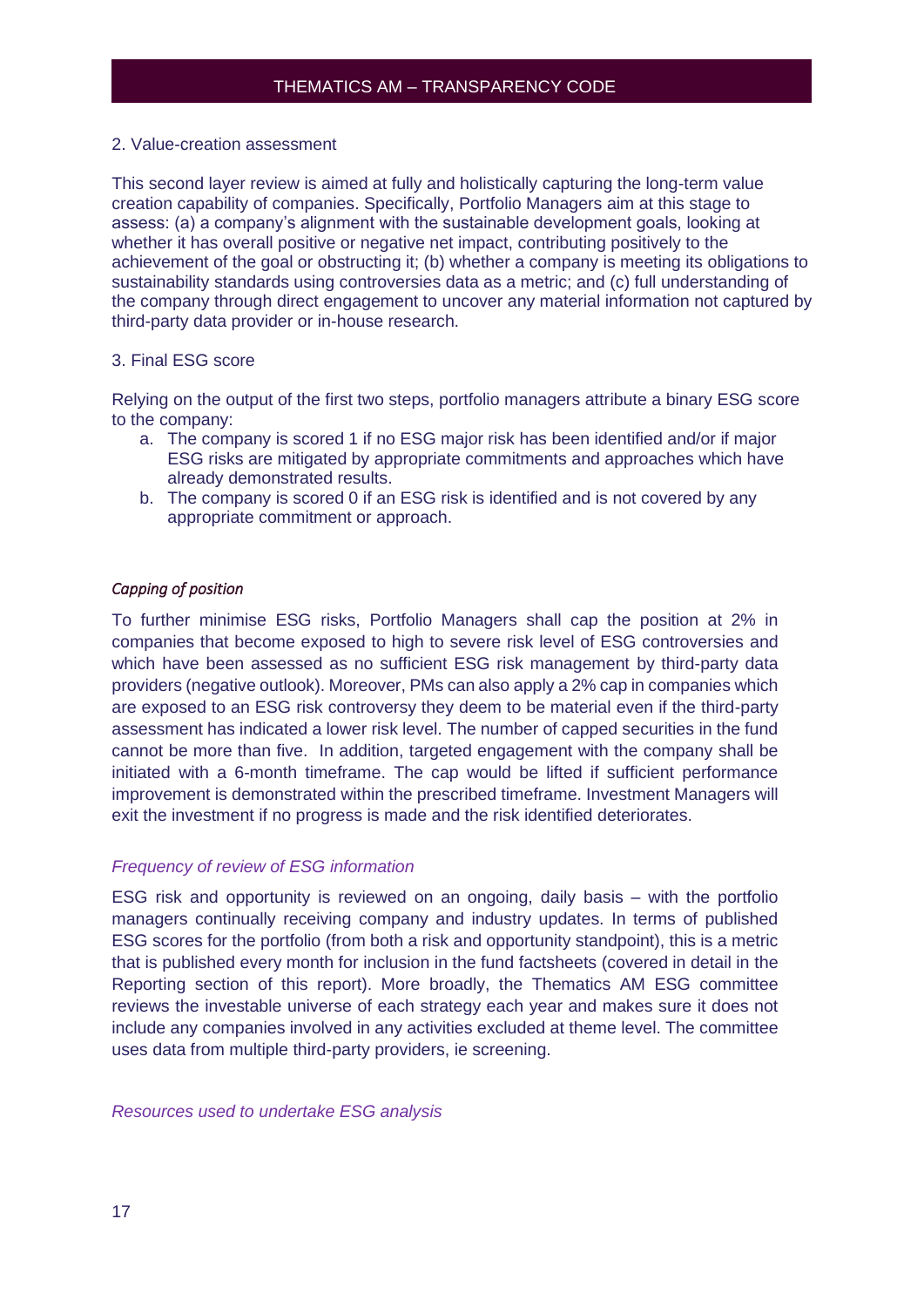The PM/analyst will draw from a range of resources when analyzing a company. The data used to form an overall opinion on a company is a synthesis of outputs that come from a combination of some or all of the following:

- PM's network of contacts from the broader relevant industry
- Equity sell-side analysts and research documents,
- Third party sustainability data providers, including
	- a. Institutional Shareholder Services (ISS)
	- b. Sustainalytics
	- c. Trucost of S&P Global

#### **Principal Adverse Impact in our Responsible Investment Framework**

Principal Adverse Impact (PAI) is a key element of the EU's SFDR. PAI is defined as "Negative, material or likely to be material effects on sustainability factors that are caused, compounded by or directly linked to investment decisions and advice performed by the legal entity." PAI indicators are a predefined list of ESG indicators and metrics (including carbon emissions, wastewater emissions, social violations, among others) that are considered to always have a negative impact.

Thematics AM's responsible investment (RI) framework takes into account the negative impact of its investments through employing multiple sustainability strategies from endto-end of its investment process. Acting in accordance with applicable and evolving standards and regulations, we continuously refine and update our RI policy to align and comply with these normative and legal instruments. Thematics AM takes into account the EU SFDR's PAI at different stages of our investment process through our 6 sustinability approaches: exclusion, norms-based assessment, ESG risk assessment, voting and engagement.

| Sustainability<br>approach | PAI covered                                                                                                                                                                                                                                                                                                                                                                                                                                                                                   | <b>Details</b>                                                                                                                                |
|----------------------------|-----------------------------------------------------------------------------------------------------------------------------------------------------------------------------------------------------------------------------------------------------------------------------------------------------------------------------------------------------------------------------------------------------------------------------------------------------------------------------------------------|-----------------------------------------------------------------------------------------------------------------------------------------------|
| Product-based<br>Exclusion | GHG intensity of investee companies<br>٠<br>Exposure to companies active in the fossil fuel<br>٠<br>sector<br>Share of non-renewable energy consumption and<br>٠<br>production<br>Violations of UN Global Compact principles and<br>٠<br>Organisation for Economic Cooperation and<br>Development (OECD) Guidelines for Multinational<br><b>Enterprises</b><br>Exposure to controversial weapons (antipersonnel<br>٠<br>mines, cluster munitions, chemical weapons and<br>biological weapons) | Please refer to<br>the product-and<br>behaviour-based<br>exclusion<br>discussions<br>in<br><b>Define</b><br>the<br>section of this<br>policy. |

Principal adverse impact accounting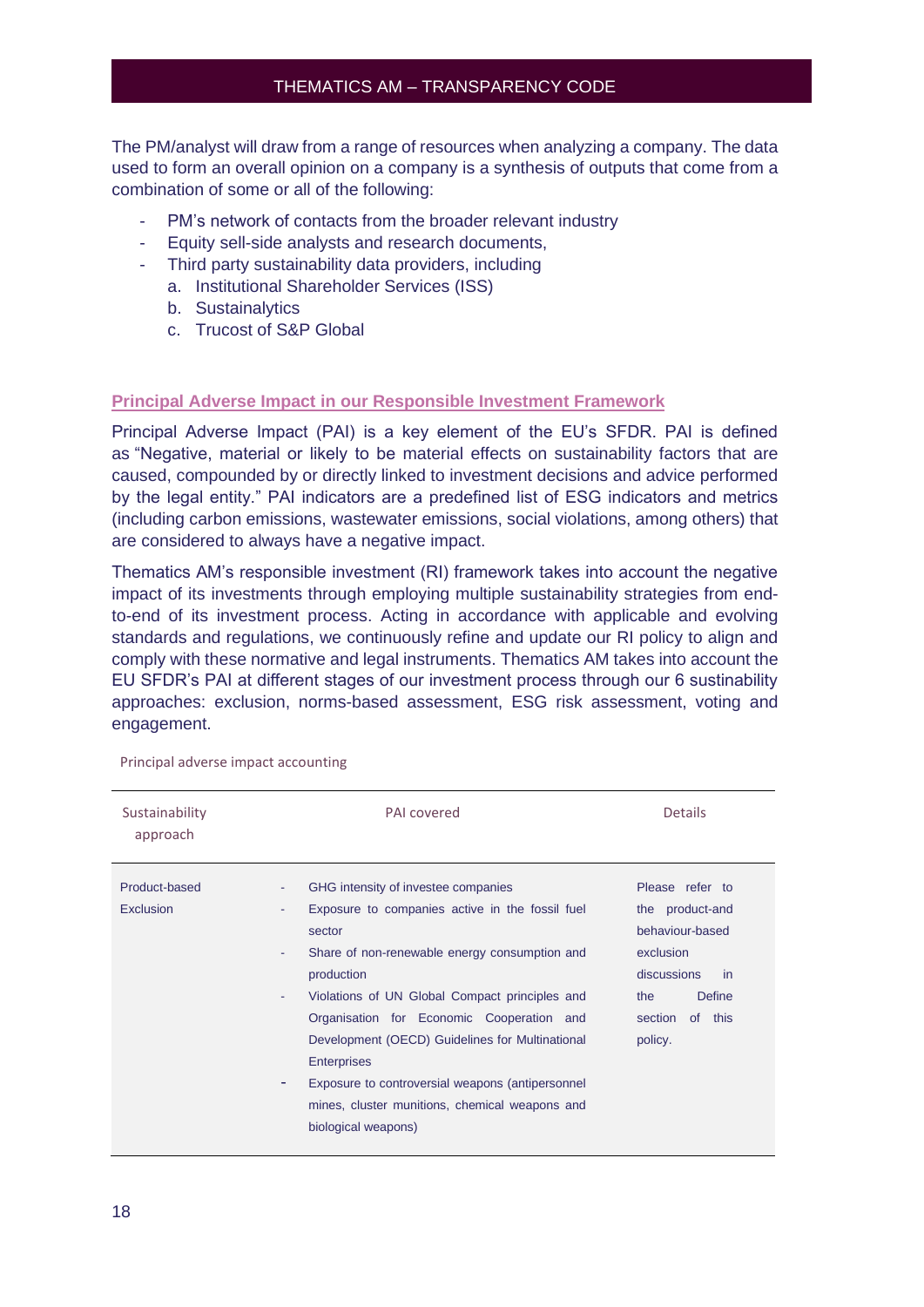| Behaviour/<br>Norms-based<br>assessment | Lack of processes and compliance mechanisms to<br>monitor compliance with UN Global Compact<br>principles and OECD Guidelines for Multinational<br>Enterprises<br>Activities negatively affecting biodiversity sensitive<br>area                                   | Please refer to<br>the product-and<br>behaviour-based<br>exclusion in the<br>Define section of<br>this policy.                                                                                                                     |
|-----------------------------------------|--------------------------------------------------------------------------------------------------------------------------------------------------------------------------------------------------------------------------------------------------------------------|------------------------------------------------------------------------------------------------------------------------------------------------------------------------------------------------------------------------------------|
| <b>ESG</b><br>assessment                | <b>GHG</b> emissions<br>۰<br>Carbon footprint<br>Energy consumption intensity per high impact<br>climate sector<br>Activities negatively affecting biodiversity sensitive<br>areas<br><b>Emissions to water</b><br>Hazardous waste ratio<br>Board gender diversity | Please refer to<br><b>ESG</b><br>the<br>Integration in the<br>Select section of<br>this policy.                                                                                                                                    |
| &<br>Voting<br>Engagement               | Lack of processes and compliance mechanisms to monitor<br>compliance with UN Global Compact principles and OECD<br><b>Guidelines for Multinational Enterprises</b>                                                                                                 | Please refer to<br>behaviour-<br>the<br>based exclusion<br><b>Define</b><br>the<br>in.<br>section<br>of this<br>policy, and the<br><b>Thematics</b><br><b>AM</b><br>Voting<br>$\alpha$<br>Engagement<br>Policy accessible<br>here. |

Due to unavailability of data on unadjusted gender pay-gap, Thematics has decided not to include this PAI in our sustainability assessment at this point. When reporting by companies improve or data becomes available and credible, we will consider adding this into our due diligence.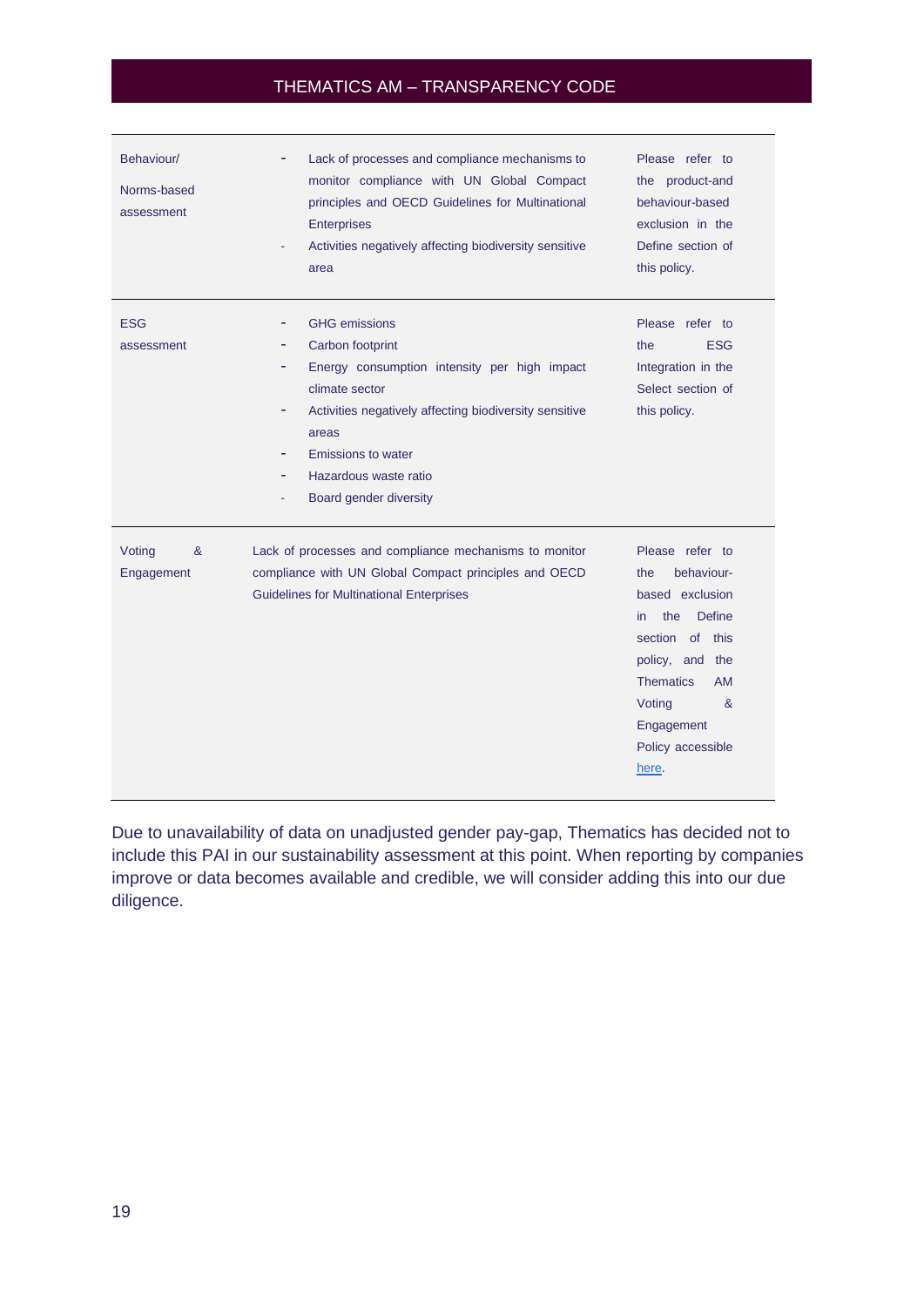#### <span id="page-19-0"></span>**Engagement**

#### *Our Engagement Framework*



#### *Our Engagement Objectives*

As responsible investors, we view engagement as a core strategy through which we can deliver on our fiduciary duty to our clients. THEMATICS AM therefore engages with its investee companies to achieve the following objectives:

- 1. Risk management
- 2. Long-term value creation
- 3. Contributing to sustainable outcomes

#### *Expected Outcomes*

For each of the three engagement objectives, we have also defined the targeted results from our investee companies. These results focus on achieving the following:

- 1. Transparency
- 2. Strong governance
- 3. Investee actions on critical sustainability challenges: climate change, biodiversity, and human rights

#### *Implementation*

#### **Who – Target companies**

Companies that are laggards across the three core priority engagement themes – Transparency, Governance, Actions will be the targeted companies for engagement.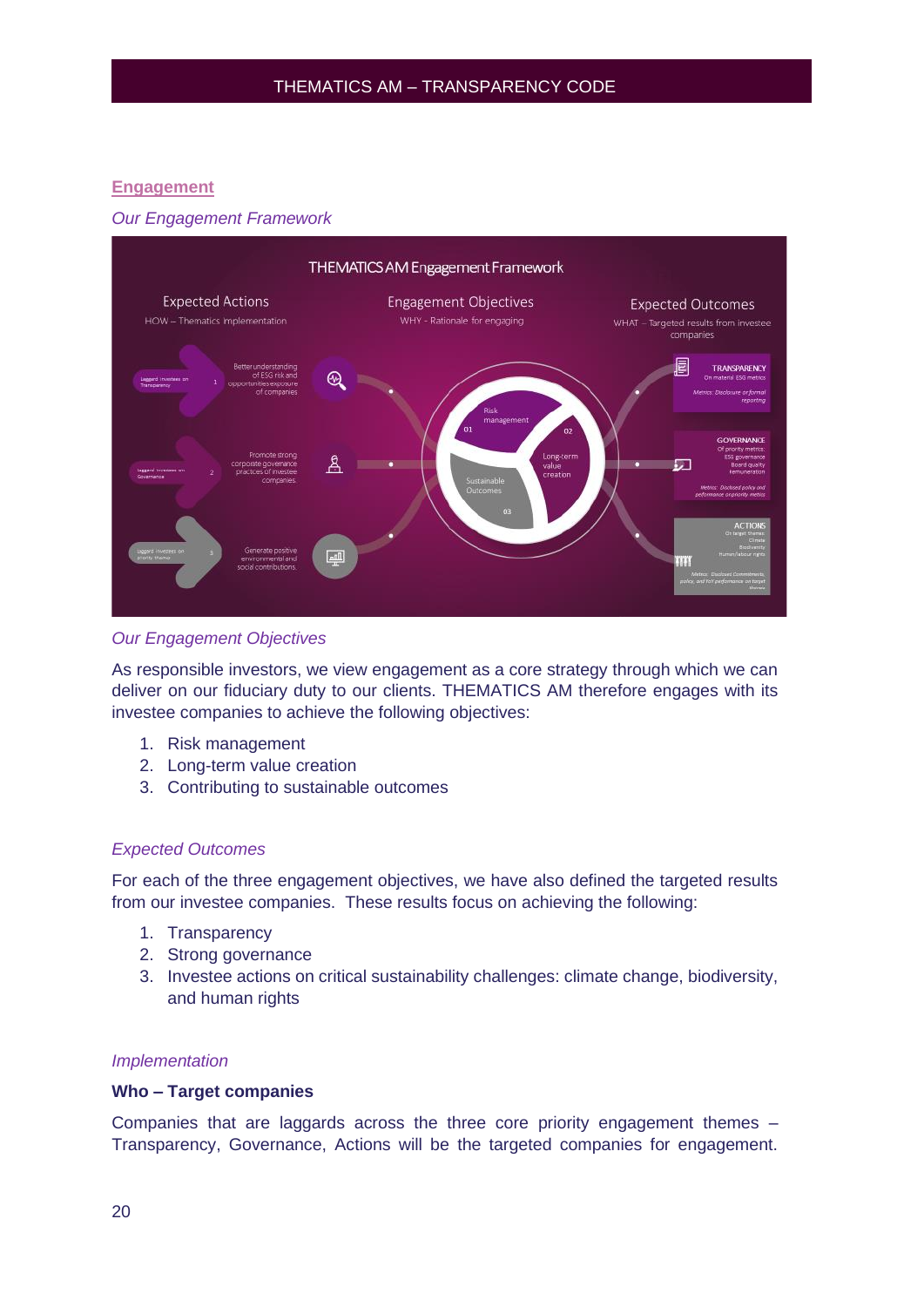Targets are set per investment fund. Data on company performance on transparency are based from ISS, Sustainalytics, and Bloomberg Disclosure scores.

#### **How – Process of engaging**

Formal engagement with the target companies is carried out by each fund's Portfolio Managers with the support of the ESG Specialist. Engagement can be in a form of formal discussion with the management or formal letter. The engagement defines the expected outcomes and the performance metrics with the investee companies.

#### **Escalation**

When engagement targets are not met or there is an assessed unwillingness or intentional inaction from investee companies to a degree that poses risks to our clients' interests and shareholder value, THEMATICS AM may consider joint intervention with other shareholders or propose shareholder resolutions. Decisions on a need for escalation is taken on a case-by-case basis.

#### **Industry collaboration and policy engagement**

For themes and sustainability challenges whose effective response is more likely to be influenced by collective action, Thematics AM will actively join investor groups or industry alliances to engage with target companies or policymaking bodies.

We are currently a member of the French asset management association or Association Française de la Gestion Financière (AFG). We are also a signatory to the [French SIF](https://www.frenchsif.org/isr-esg/french-sif/)  [\(Forum pour l'Investissement Responsable –](https://www.frenchsif.org/isr-esg/french-sif/) FIR).

#### <span id="page-20-0"></span>**Proxy Voting Policy**

#### *Why we vote*

As a responsible investor, we recognise our duties in promoting strong corporate governance within our investee companies. Our objectives for voting is five-fold:

- 1. Creating long-term value for our stakeholders through the promotion of strong governance
- 2. Protecting the rights of shareholders
- 3. Promoting a fair and equitable compensation policy for all stakeholders
- 4. Establishment of strong accountability and transparency
- 5. Respecting and preserving the environment and society

Guided by these objectives, we have outlined below the core governance issues our voting principles cover.

- **Board of directors**
	- 1. Accountability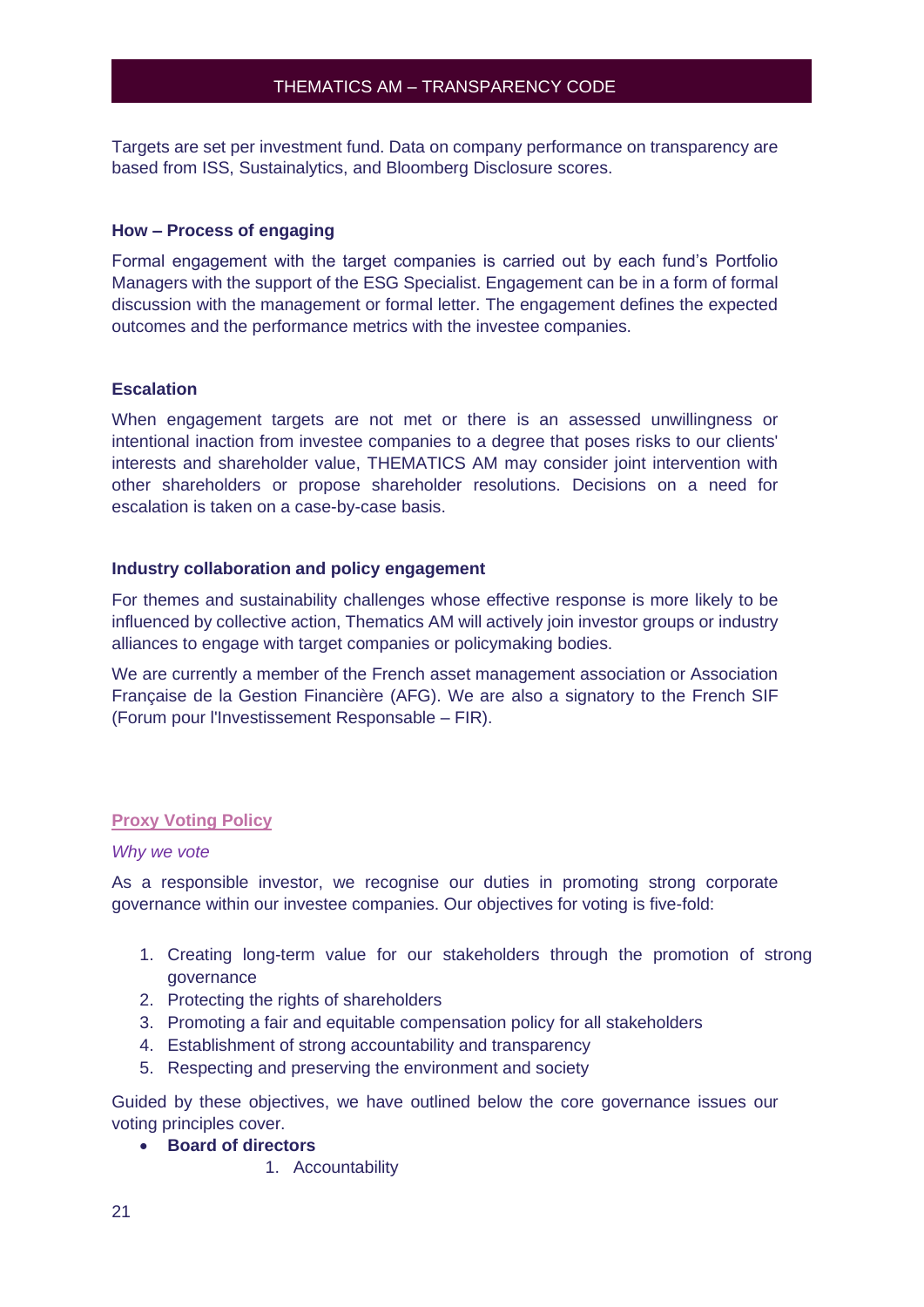- 2. Responsiveness
- 3. Composition
- 4. Board independence

#### • **Shareholders' rights**

- 5. Shareholders' meetings
- 6. Shareholders' voting rights

#### • **Integrity and quality of financial information**

- 7. Approval of annual accounts
- 8. Ratification of director actions
- 9. Selection and remuneration of statutory auditors
- 10. Dividend payment
- 11. Quality of governance information
- **Remuneration policy**
- **Environmental, Social, and Governance Issues**

#### *Our voting process*



#### *Implementation of Voting Policy*

#### **Defining the voting principles**

Thematics AM's Responsible Investment Committee is in-charge of defining the voting principles of the organisation. It is composed of the CIO, Head of Responsible Investing, Head of Compliance, ESG Specialist, and Climate Specialist. The policy is reviewed and updated annually.

#### **Analyses of resolutions**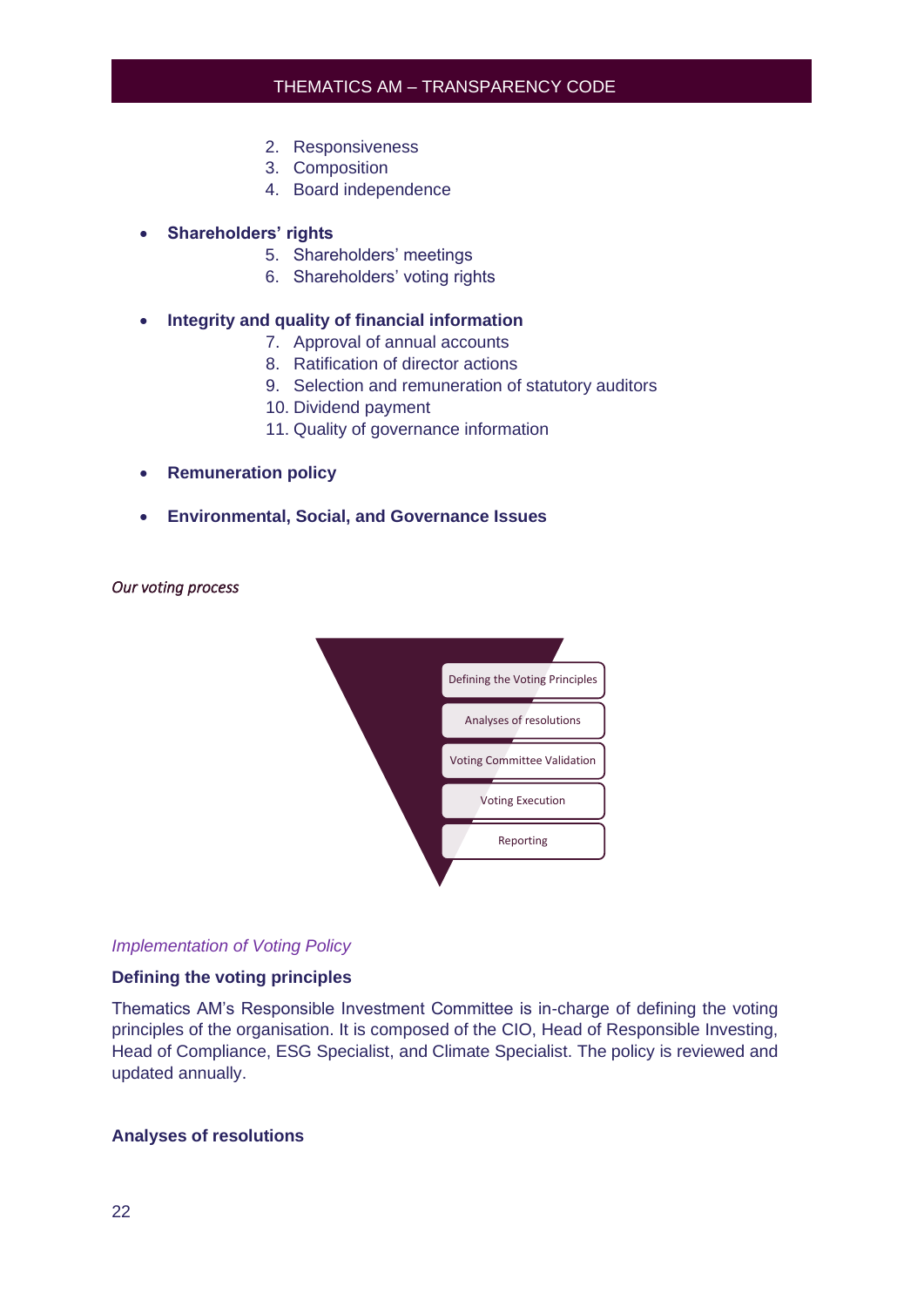Primary analysis of the resolutions is conducted by the global corporate governance and responsible investment expert Institutional Shareholder Services (ISS).

#### **Voting Committee Validation**

For resolutions that are particularly important or for which principles have not been set forth in the voting policy, or where it calls for assessment on a case-by-case basis, Portfolio Managers can submit a vote amendment to the RI Committee, who then reviews and validates the final voting decision.

#### **Voting Execution**

Voting is carried out via ISS' Proxy Exchange platform, with a gateway between ISS and Broadridge for those portfolios whose depositary uses Broadridge's services.

The exercise of voting rights is handled under a services contract by Ostrum Asset Management's Middle-Office Processing department, which is also in charge of relations with service providers and depositaries.

#### **Reporting**

Thematics AM publishes its voting and engagement performance in an annual basis. The report is available on the Thematics AM website.

#### <span id="page-22-0"></span>**Securities lending**

<span id="page-22-1"></span>Thematics AM does not engage in securities lending

#### **Derivatives**

<span id="page-22-2"></span>Thematics AM does not use derivatives

**Unlisted entities / securities** 

Thematics AM does not invest in unlisted entities / securities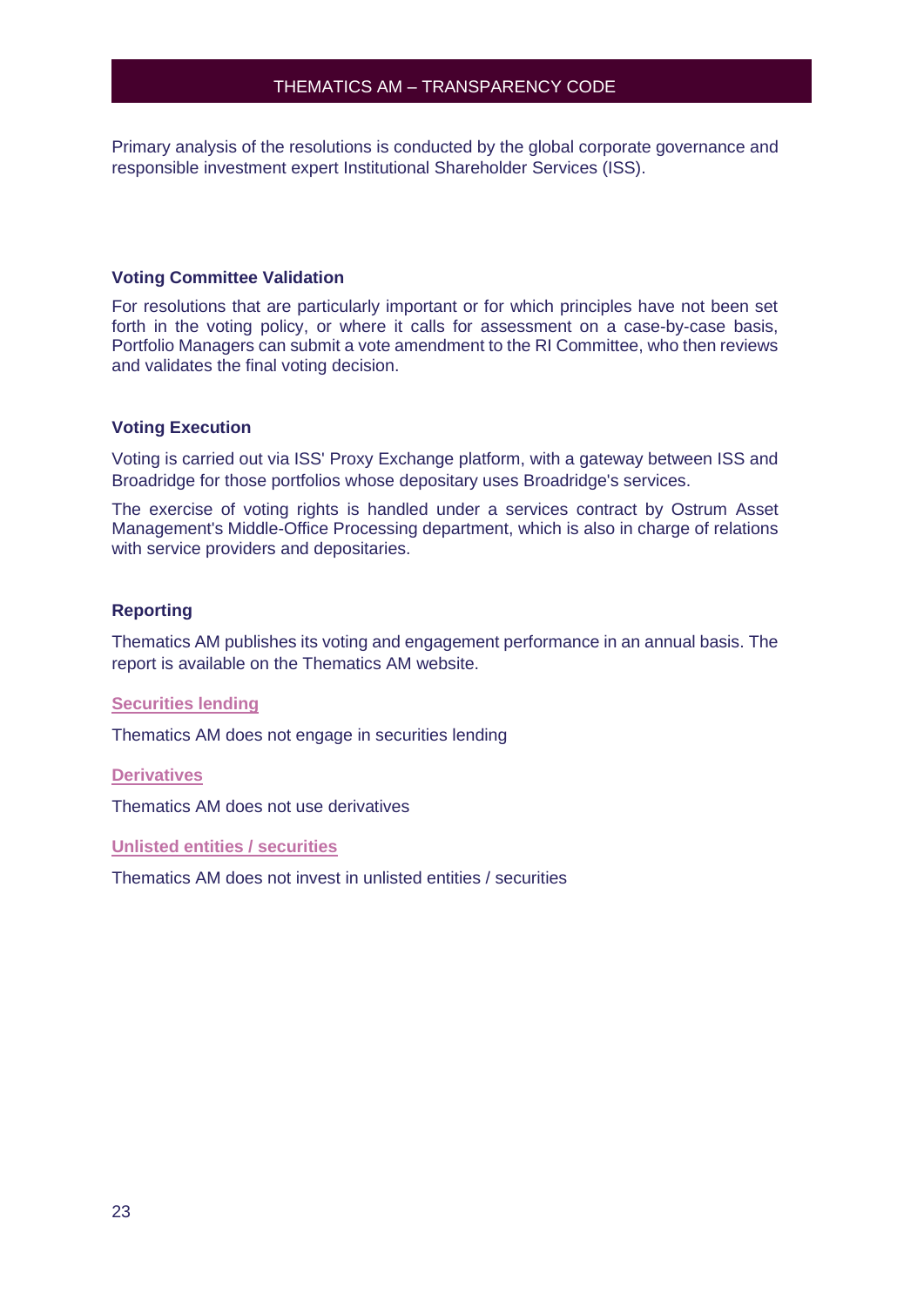

RI Strategies in the **Fund Management** Process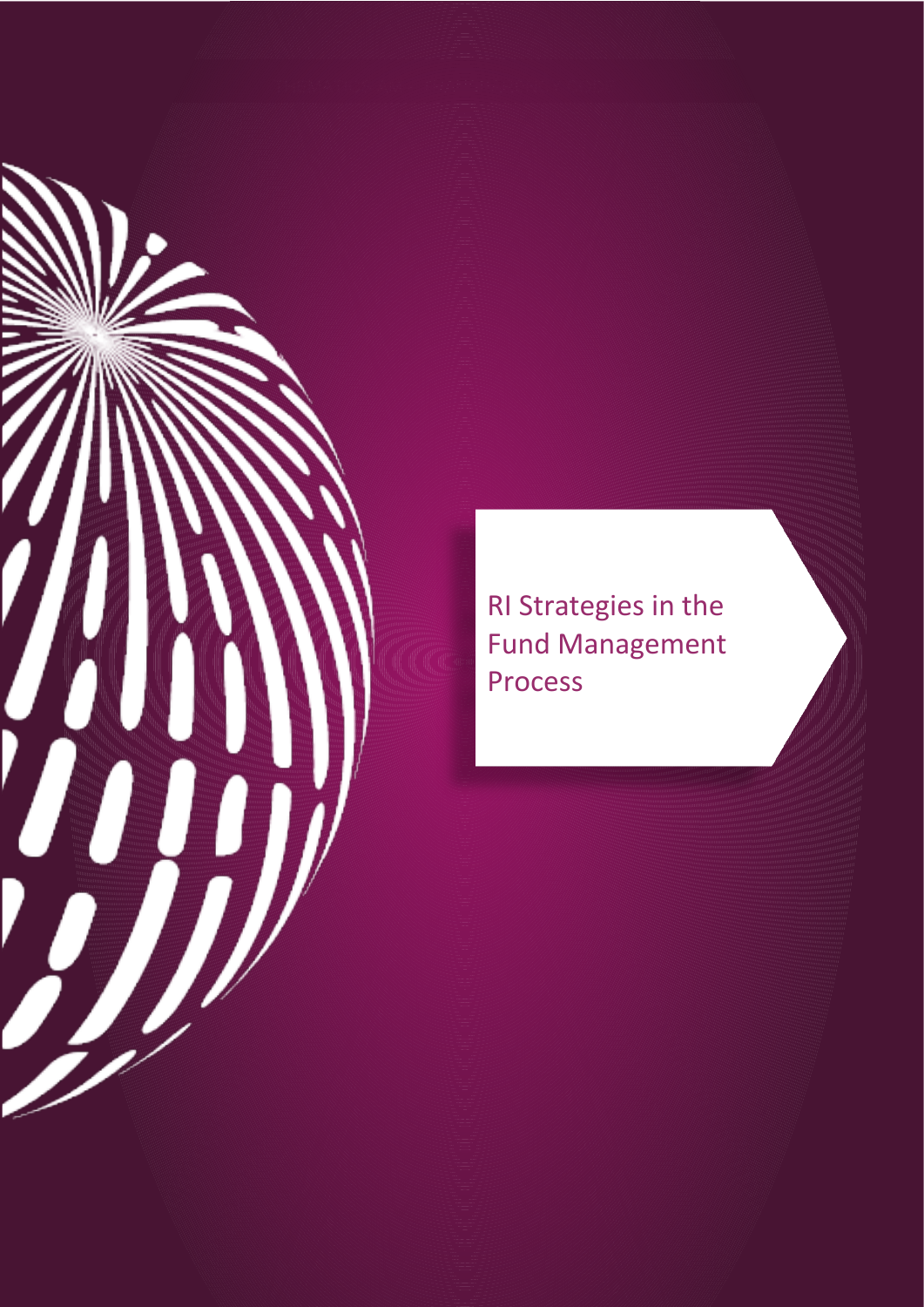#### <span id="page-24-0"></span>Responsible investment considerations across the investment process

Thematics AM responsible investment strategies are embedded across the three main phases of the investment process: Define – Select – Act.

#### <span id="page-24-1"></span>**Define**

At the first stage of our investment process, we 'Define' our theme, its associated boundaries and ultimately the investable universe for the strategy. We set boundaries around what can and can't be considered appropriate for the strategy in question.

At this stage, we minimise adverse impacts through product- and behaviour-based exclusions. Recognising that even companies in positive thematic areas could have an adverse impact on society or the environment, we apply the first adverse impact minimisation filter as we define the investable universe. The adverse impacts are minimised through product- and behaviour-based exclusionary criteria at company and fund level.

- b. Product-based exclusion we automatically exclude companies whose products or services are deemed to have critical negative impact to the health and safety of people and the environment from the investable universe. The full list of our exclusion criteria is outlined in our Responsible Investment Policy document.
- c. Behaviour-based screening we also exclude companies which are not meeting their obligations to internally agreed norms and standards around human and labour rights, environmental protection, and business behaviour. These would be companies which commit systematic violations of such standards, or which have caused grave harm due to their failure to comply or act responsibly.

#### <span id="page-24-2"></span>**Select**

At the second stage of our investment process, we 'Select' companies that are suitable for investment. ESG Integration is central at this stage.

Our proprietary ESG scoring framework is used to assess the environmental, social, and governance risks and opportunities exposure of a security. It aims to mitigate potential ESG risks should they materialise, and to maximise the value created through the ESG focus. The policy provides guidelines to analyse and score stocks regarding the negative impact of their potential ESG risks and the positive impact of their ESG commitment.

The detailed scoring process, metrics and weightings used are discussed in details in our Responsible Investment Policy document.

#### <span id="page-24-3"></span>**Act**

The final phase defines how we 'Act', in terms of sizing positions within the portfolio, and how we actively manage those positions.

'**Position Sizing**' is defined using thresholds that take ESG scores into consideration. Finally, '**Shareholder Engagemen**t' with companies on ESG issues and '**Proxy Voting**' are core elements of our active ownership and engagement approach.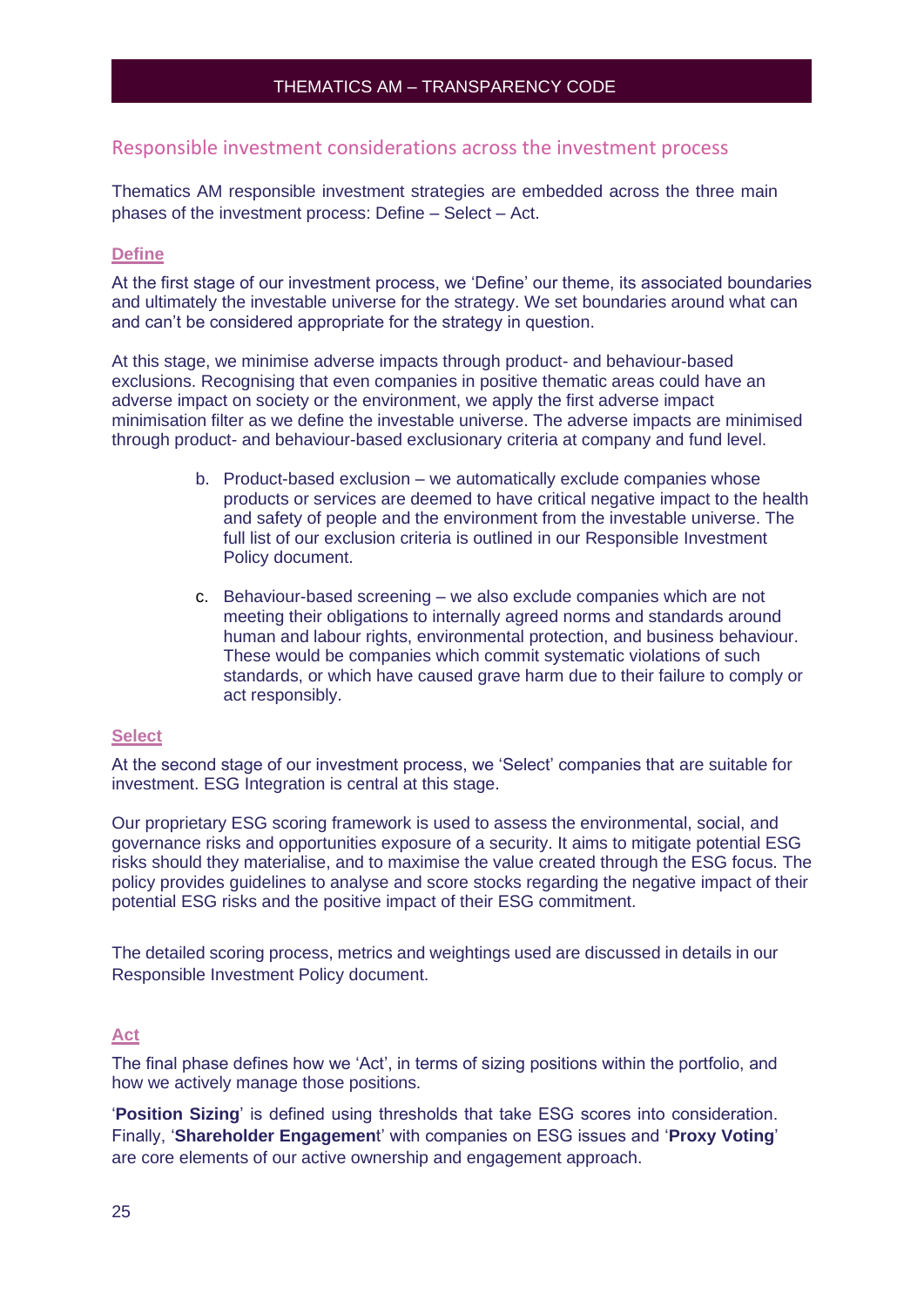

**RI Reporting and** Controls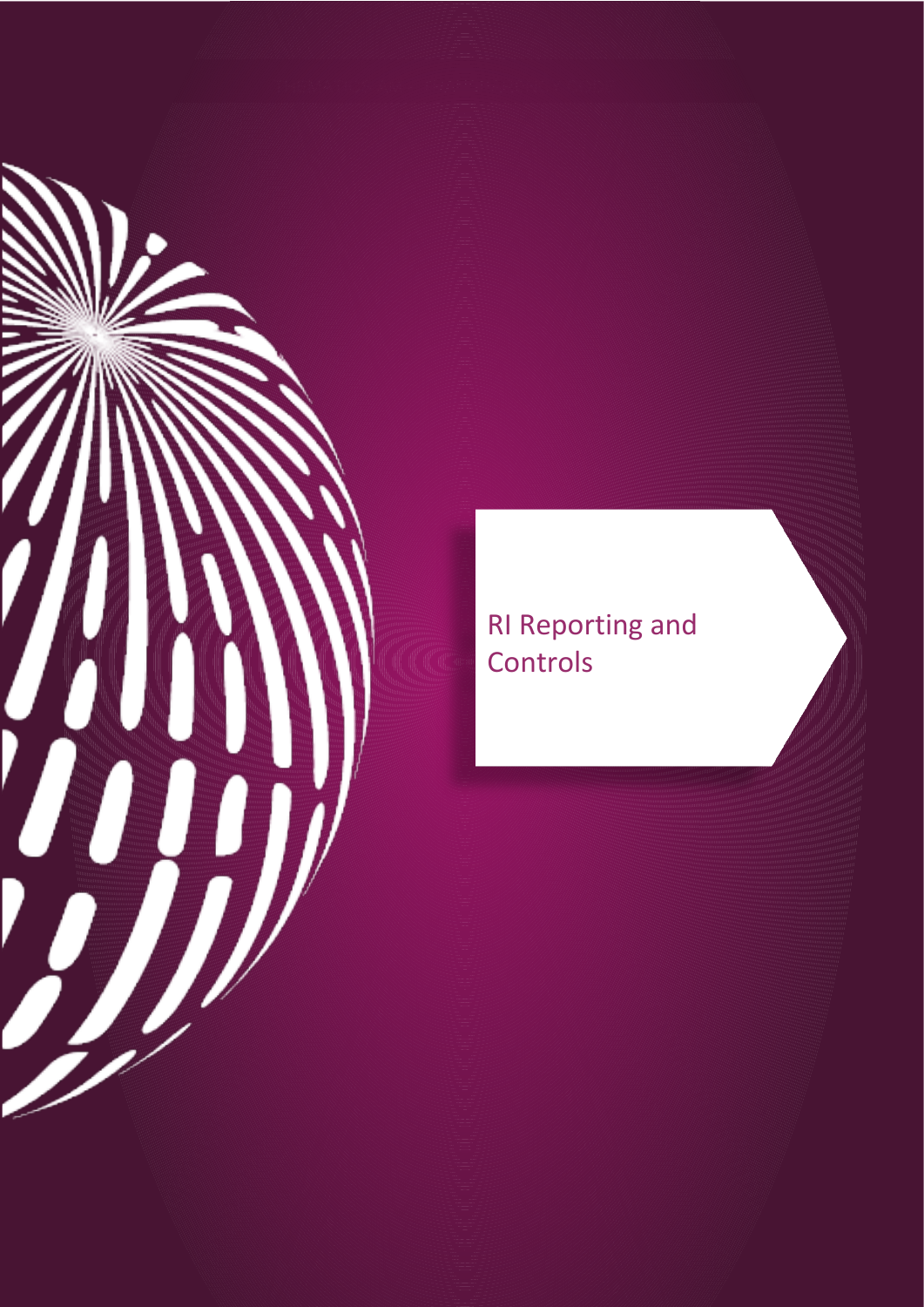#### <span id="page-26-0"></span>Reporting

Within our monthly fund factsheets, as a supplement to the 'conventional' performance data presentation and overview of positioning etc., we include portfolio level ESG Risks (Controversies) and Opportunities (Impact) reporting data to supplement financial information with non-financial considerations. This is also available within our Fund presentations.

#### <span id="page-26-1"></span>**Reporting of ESG Risks**

In terms of ESG risk reporting relative to our reference index, (which in most cases for Thematics is the MSCI ACWI Index), we have taken the decision to report on the level of controversies within the portfolio and compare this to a reference index. Therefore, we have identified a range of categories for these controversies and use third-party data (ISS research) to screen for occurrences identified for the companies in both portfolios and indices. In terms of disclosures, we show a weighted average for the portfolio (and benchmark).

In order to provide some additional granularity, we also split the categories of controversies between Corporate Governance ('G') and Human Rights ('HR') risks. From a Governance standpoint, we particularly focus on controversies relating to corruption, financial accounting, competition, tax, and money transfers, while Human Rights scoring aims to identify problems both internally and among suppliers based on labour rights controversies such as freedom of association, forced labour, child labour and discrimination.

#### <span id="page-26-2"></span>**Reporting of ESG Opportunities**

In terms of how we report on ESG Opportunities, we believe that the United Nations Sustainable Development Goals ('SDGs') are the best, and most widely-accepted way to frame a company's opportunities. With a long-term goal of investing with the intention of creating a more sustainable world, the achievement of the SDGs should be beneficial over a similarly long timeframe to the companies in which we invest.

#### The UN SDGs:



In order to be able to provide that data at both the portfolio level and the reference index level, we use third party data from ISS. The scores that we use consider companies that are both making positive and negative impacts relative to 15 Social and Environmental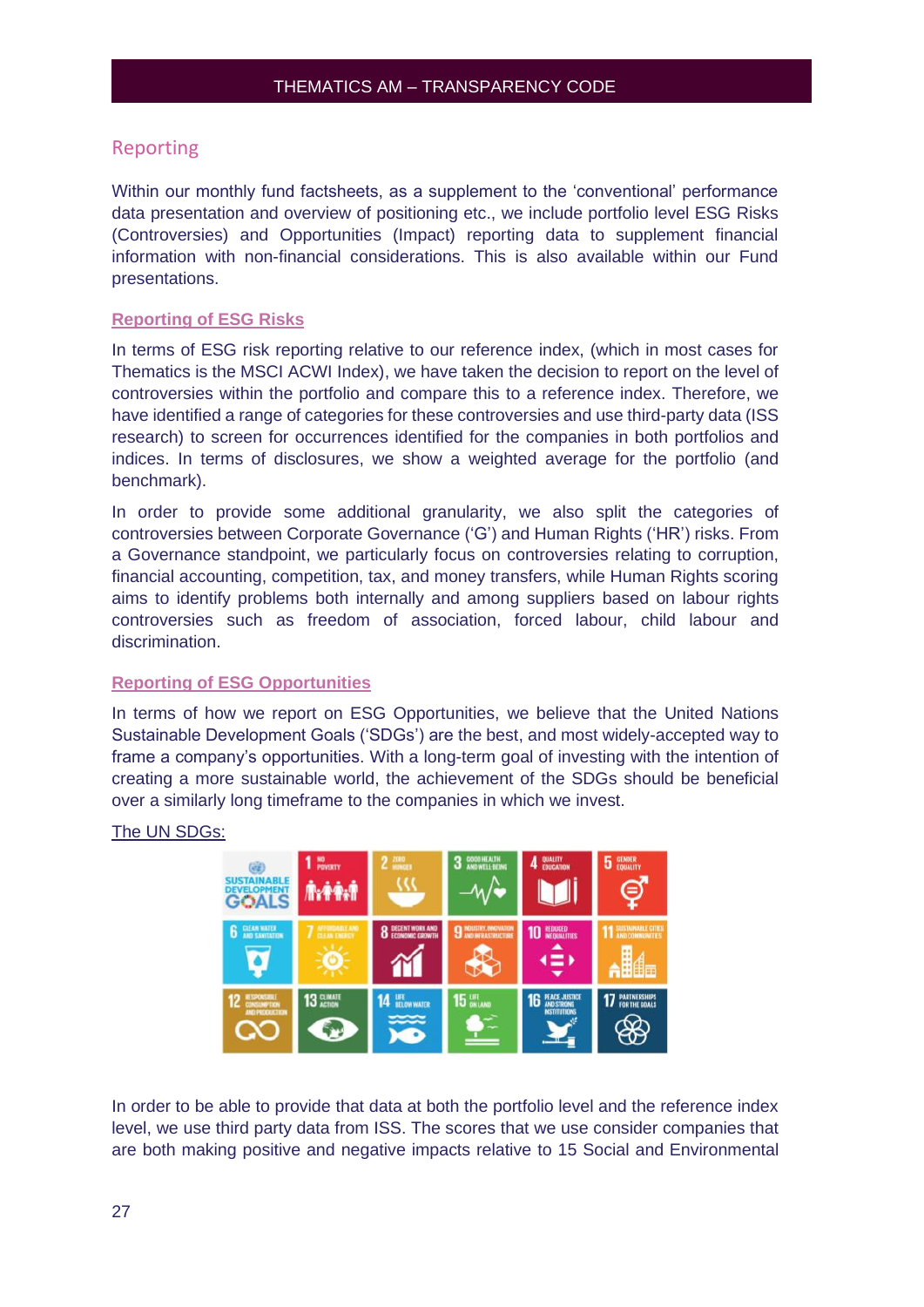objectives of the SDGs. We aim to deliver (and have delivered) strategies that contribute more positively towards the SDG achievement than the broader reference index.

From a Social perspective, there are 7 objectives:

| <b>Alleviating</b><br>Poverty | <b>Combating</b><br><b>Hunger &amp; Malnutrition</b> | <b>Ensuring</b><br><b>Health</b> | Providing<br><b>Basic Services</b> |    |
|-------------------------------|------------------------------------------------------|----------------------------------|------------------------------------|----|
| 1                             | $\overline{2}$                                       | 6<br>3                           | 3                                  | 4  |
| <b>Delivering</b>             | <b>Attaining</b>                                     | <b>Safeguarding</b>              | 6                                  | 10 |
| <b>Education</b>              | <b>Gender Equality</b>                               | Peace<br>16                      | 11                                 |    |

The 8 Environmental objectives are:

| <b>Achieving Sustain.</b>         | Conserving            | <b>Contributing to</b>     | <b>Promoting Sustain.</b>     |
|-----------------------------------|-----------------------|----------------------------|-------------------------------|
| <b>Agriculture &amp; Forestry</b> | <b>Water</b>          | <b>Sustain. Energy Use</b> | <b>Buildings</b>              |
| 15                                | $\ddot{\bf{6}}$       | 13                         | 11                            |
| <b>Optimising</b>                 | <b>Mitigating</b>     | <b>Preserving</b>          | <b>Preserving</b>             |
| <b>Material Use</b>               | <b>Climate Change</b> | <b>Marine ecosystems</b>   | <b>Terrestrial Ecosystems</b> |
| 12                                | 13                    | 14                         | 15                            |

For reporting purposes, the Thematics methodology uses ISS data to assess the products and services of the companies that we are analyzing to verify whether they contribute in a positive or negatively way from an Environmental ('E') and Social ('S') perspective, to the underlying SDGs, and scores them accordingly. The total score for each company equals the sum of the assessment for each company for all 15 objectives and can range from -10 (where 100% of sales contribute negatively to one or several SDGs), all the way up to +10 (where 100% of sales contribute positively to one or several SDGs).

From a reporting perspective, we publicly disclose information for both the E and the S pillars, meaning that the total ESG Opportunity score, or Impact score can be calculated by adding both together. Please note that the score provided is a weighted average score of names within the portfolio. We clearly disclose the percentages of non-covered names for full transparency.

#### <span id="page-27-0"></span>**Selectivity**

Thematics AM has developed its own proprietary ESG Assessment to facilitate its ESG Integration in the investment process. Portfolio Managers individually score the selected securities across different material ESG metrics. The ESG score represents 25% of the total investment score, along with 3 other categories of risk - business model, management, and trading.

As securities which are not held in portfolios are not scored by PMs, Thematics AM relies on 3rd party data to be able to demonstrate that the process is selective by guaranteeing that it drives a portfolio which score is significantly better than its investable universe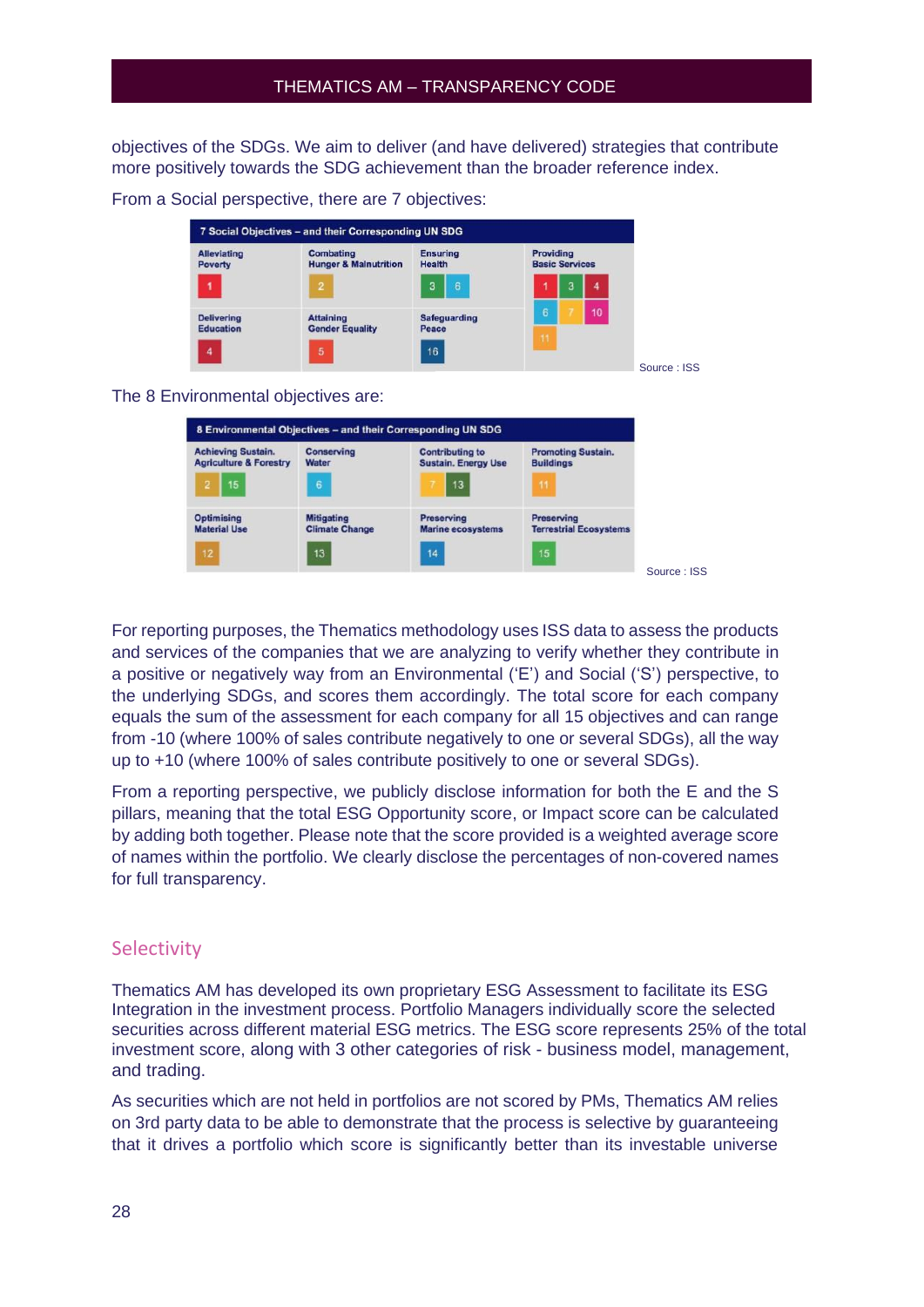(meaning the portfolio average score is above the investable universe average score when removing the worst 20%), with a coverage on both above 90%.

#### <span id="page-28-0"></span>**Selection of the relevant scores monitored**

At Thematics AM, we aim to be fully transparent in terms of monitoring portfolio-level ESG and Impact scores relative to each strategy's relevant reference index. Consequently, we have opted for 3rd party scoring for both, primarily to remove ourselves from any potential industry debates about opaque scoring practices, but also to allow for greater and more direct comparability relative to other strategies. As such, while we prize our proprietary analysis and scoring highly, such data is used exclusively in the 'Select' stage of our investment process, when we size and adjust positions in our portfolios. We would highlight that, in an effort not to 'sole source' all data from 1 provider, we have selected ISS for reporting data, and have chosen the ESG Risk scores provided by Sustainalytics for 4 of our 5 standalone strategies, AI & Robotics, Safety and Subscription Economy, and Wellness. We utilize the ISS data for the Water strategy.

#### <span id="page-28-1"></span>**Implementation of selectivity monitoring**

The ESG policy is implemented before and after stocks are acquired, while individual stock analysis is updated on a constant and ongoing basis. Indeed, Thematics AM receives and treats daily news flow and actuality on stock development (merger, acquisition, spin-off, delisting, controversies).

**Level 0:** Portfolio Managers are responsible for the initial control of the guidelines, having access to the list of stocks excluded of their universe as well as the research platforms and scores of third-party providers, including the one they are monitored against.

**Level 1:** The Risk department monitors, on a weekly basis, the score of the strategies vs their reference index. The strategies must perform better than the reference index in terms of ESG rating when you take out the bottom 20 percent ESG performers of the index, based on the third-party ESG risk ratings. Portfolio managers receive a report of such analysis, flagging their current positioning vs their reference index, and alerting on any deviation to the requirement.

**Level 2:** The Head of Compliance of Thematics AM reviews the implementation of the policy as well as the risk monitoring implementation on an annual basis.

#### <span id="page-28-2"></span>**ESG Risk Score Neutralisation**

As the portfolio managers score the ESG risk for all stocks held in their strategy, but the monitoring is made out of external scores to be compared to larger reference indexes, they have the possibility to exceptionally neutralise some of these stocks in the ESG selectivity monitoring process. It can happen if the portfolio managers identify a nonalignment of ratings between data providers, a lack of disclosure, or some fundamental disagreement with the risk assessment score. Total exposure to stocks non covered and neutralised (ie covered but considered as not) can never exceed 10% of the portfolio.